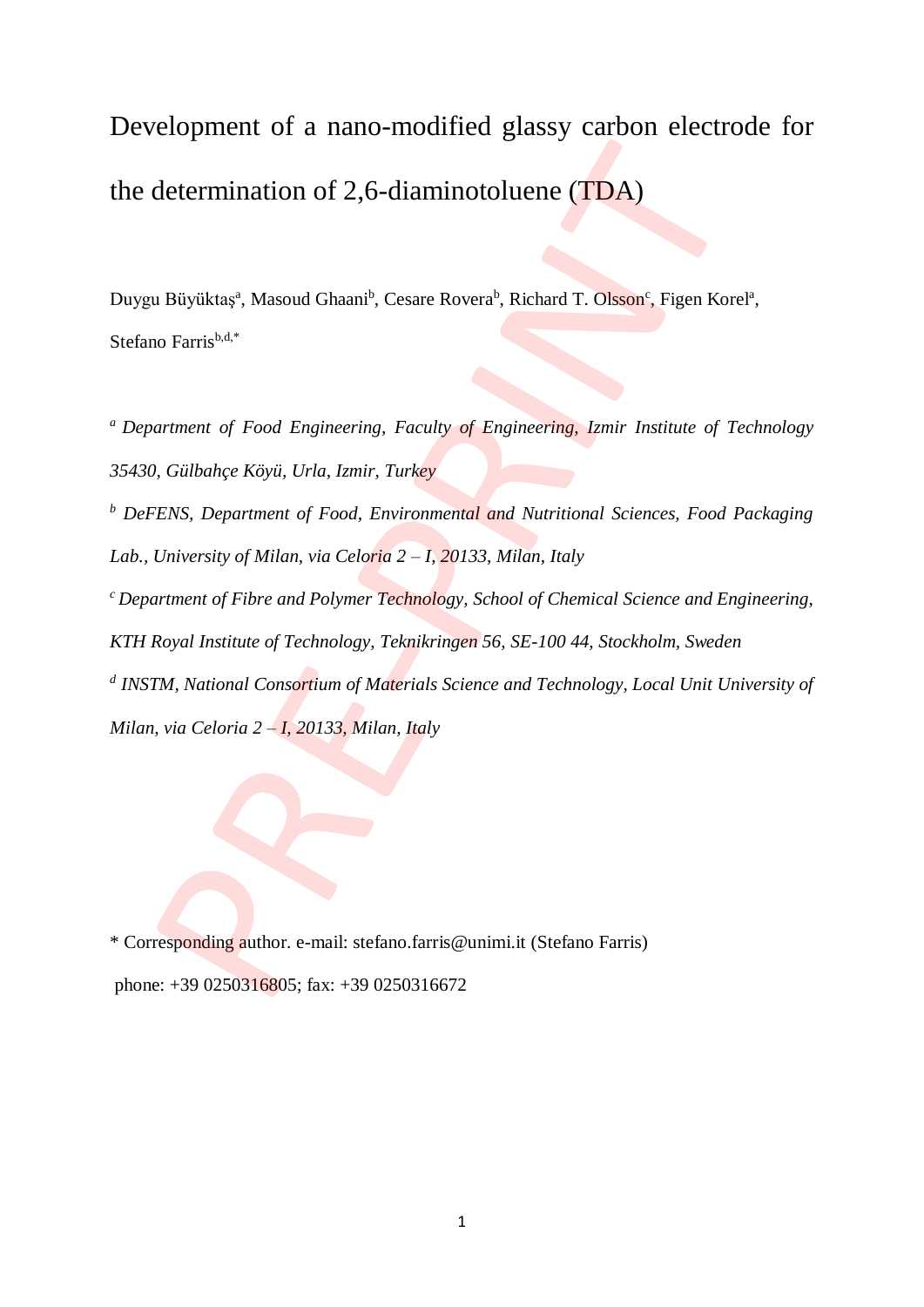### **Abstract**

2 The objective of this study was to improve the overall performance of a glassy carbon electrode (GCE) for the detection of 2,6-diaminotoluene (TDA), a possibly carcinogenic primary aromatic amines (PAAs) that poses a serious risk for the consumer' health because they can 5 transfer from multilayer food packages including adhesives based on aromatic polyurethane (PU) systems, to the food. The modification of the electrode surface was made by means of multi-walled carbon nanotubes (MWCNTs) and mesoporous carbon nanoparticles (MCNs). The MWCNTs-MCNs/GCE allowed achieving the best performance in terms of sensitivity, as 9 revealed by cyclic voltammetry – CV, with an oxidation peak of 20.95  $\mu$ A over 0.079  $\mu$ A of the bare GCE. The pH of the medium influenced the oxidation of 2,6-TDA, with highest 11 sensitivity at pH ~7. Amperometry experiments led to an estimated detection limit of 0.129  $\mu$ M, 12 and three linear ranges were obtained for  $2.6$ -TDA:  $0.53$ -11.37  $\mu$ M, 11.37–229.36  $\mu$ M, and 229.36–2326.60 µM. Chronoamperometry experiments combined with Cottrell's theory 14 allowed estimating a diffusion coefficient of 2,6-TDA of  $1.34 \times 10^{-4}$  cm<sup>2</sup>s<sup>-1</sup>. The number of electrons (*n*~1) involved in the catalytic oxidation of 2,6-TDA was determined according to the 16 Laviron's theory. Real sample tests demonstrated that the modification of the sensor using 17 nanoparticls allowed to obtain a highly sensitive and selective sensor, which can possibly used as an alternative analytical device for the rapid, easy, and reliable determination of 2,6-TDA.

- 
- 

 **Keywords:** electrochemical sensor; food packaging; primary aromatic amines; multi-walled carbon nanotube; mesoporous carbon nanoparticles; migration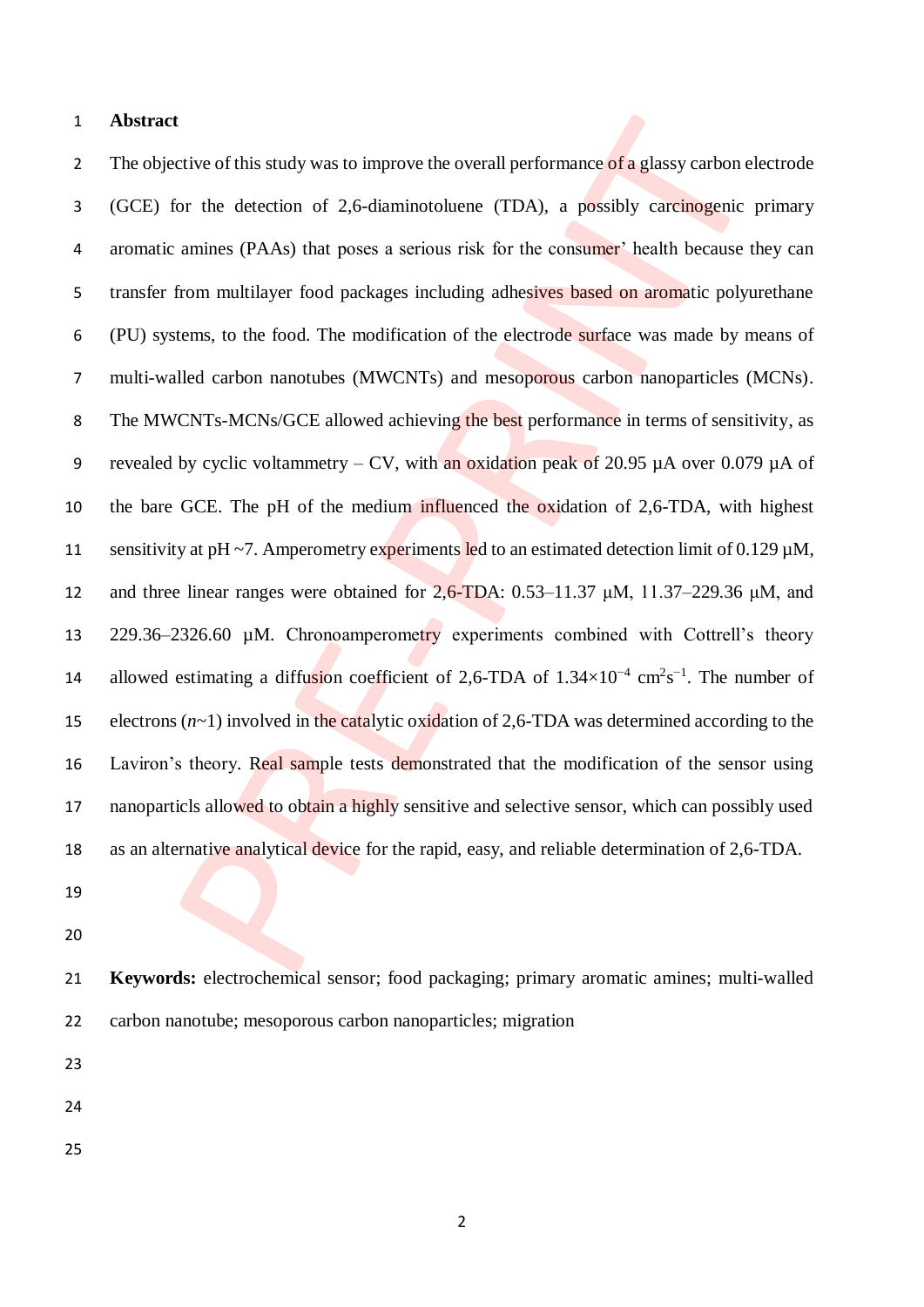## **1. Introduction**

27 Multilayer materials represent the first-choice option for many different food applications 28 because they allow to achieve an outstanding overall performance by combining the properties of each individual, such as printability, barrier properties against gases and vapors, mechanical performance, and thermal properties (e.g., sealability) (Goulas, Riganakos, & Kontominas, 2003). Multilayers materials are manufactured by the converting industry, which deals with processing operations (such as printing, coating, and laminating) to convert the pristine flat web 33 into an intermediate form or the final packaging material. Among the wide variety of adhesives, 34 polyurethane (PU) adhesives are the most extensively used by the converting industry owing to their unrivaled performance, as demonstrated by their largest market share in food-contact adhesives (Yan, Hu, Tong, Lei, & Lin, 2020). However, a risk associated with PU adhesives is 37 the possible formation of undesired by-products, also defined as non-intentionally added substances (NIAS), such as cyclic polyesters oligomers (Ubeda, Aznar, Rosenmai, Vinggaard, 39 & Nerín, 2020) primary aromatic amines (PAAs). The origin of PAAs, while primarily linked 40 to residual (unreacted) isocyanic monomers, has more recently been ascribed to the cleavage of 41 secondary bonds on the main PU backbone (e.g., biuret and especially allophanate bonds) due 42 to thermal stresses, such as those represented by conventional thermal operations (e.g., pasteurization and sterilization) and cooking methods (e.g., vacuum-cooking, microwaving, etc.) (Campanella, Ghaani, Quetti, & Farris, 2015). In spite of the large number of PAAs, those of relevance for the food packaging sector are the 4,4'-methylene diphenyl diamine, the 2,6- diaminotoluene (2,6-TDA), and the 2,4-diaminotoluene (2,4-TDA), which arise from the methylene diphenyl diisocyanate (MDI) and toluene diisocyanate (TDI) isocyanic monomers. These monomers account for almost the totality of isocyanic monomers used for the obtainment of aromatic PU adhesive systems. TDI monomers, in particular, find predominant use in the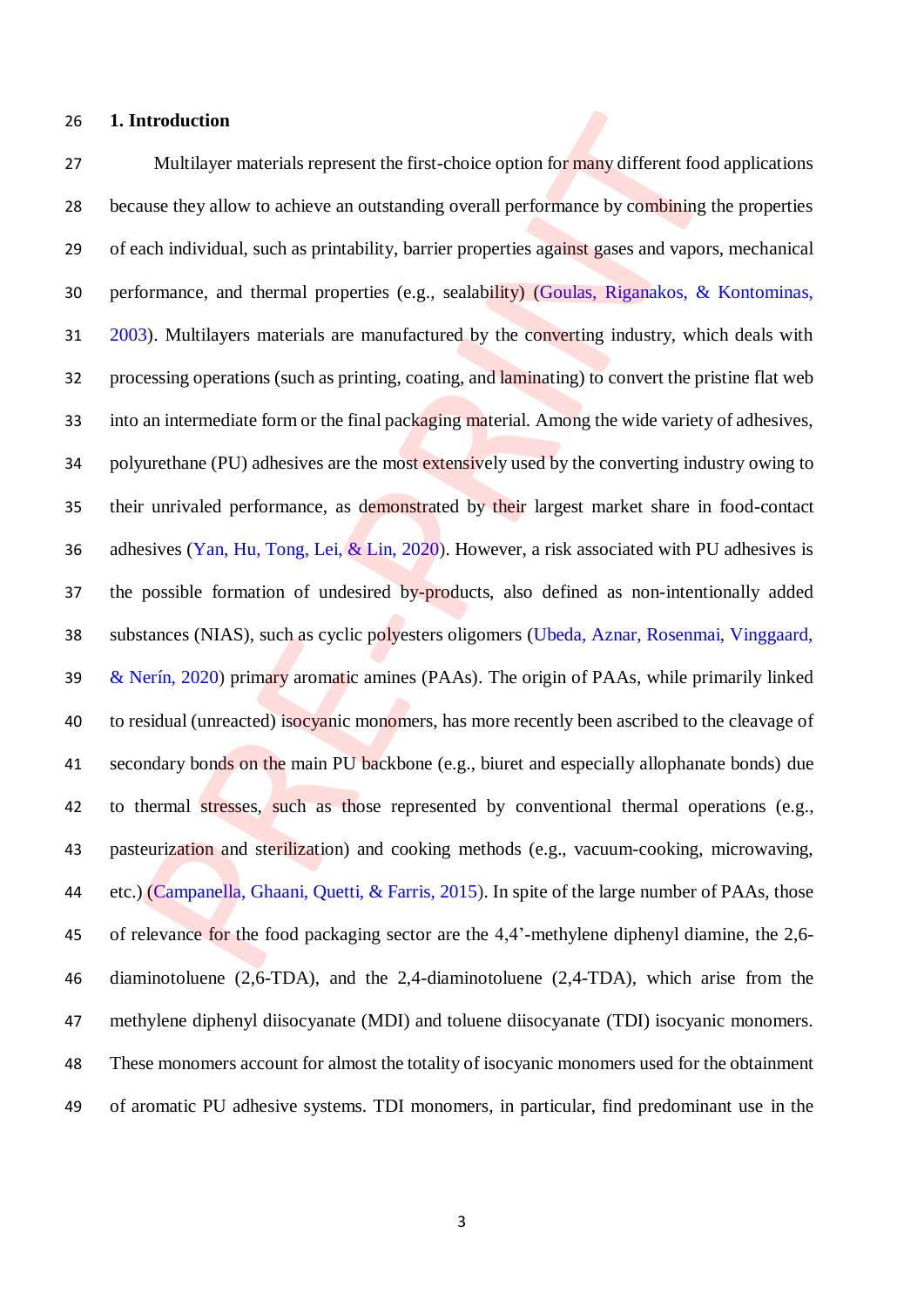manufacturing of solvent-based OH-terminated PU adhesives. In this case, a mixture of the two isomers (2,6-toluene diisocyanate and 2,4-toluene diisocyanate) is most often used.

52 Possible contamination of food by PAAs poses a serious threat to the consumers' health because PAAs have been defined as "possibly carcinogenic to humans" (Vineis & Pirastu, 1997). In contrast to the U.S., where the FDA has forbidden the use of aromatic-based PU adhesives, European Union (EU) legislation allows their use while setting a specific migration limit of PAAs to food as 10 ng for total PAAs to protect consumers' health (European Commission, 2011; Mortensen, Trier, Foverskov, & Petersen, 2005). From a practical point of view, the detection of PAAs occurs mainly using the spectrophotometric method developed by the German Federal Institute for Health Protection of Consumers and Veterinary Medicine (BgVV) (Brauer & Funke, 1991). According to this method, quantification of PAAs is expressed as equivalent to aniline. The main drawback associated with this method is its non- selectivity, which may lead to overestimate the ultimate quantification of PAAs in food simulants (Brede & Skjevrak, 2004; Aznar, Canellas, & Nerín, 2009). For achieving a selective detection of PAAs, other analytical techniques have been proposed as alternatives to the spectrophotometric method. Among others, chromatography (Cai, Ge, Ouyang, Hu, & Li, 2020), mass spectrometry (Sanchis, Coscollà, & Yusà, 2019), capillary electrophoresis (Mattarozzi, Lambertini, Suman, & Careri, 2013), and electrochemical methods (Chen et al., 2015) proved to be effective for the detection of trace amounts of PAAs transferred from the packaging material. However, also the above methods have drawbacks. For example, they are complex and time consuming especially as far as the sample preparation is concerned. In addition, the high cost of the necessary equipment, together with the necessity of specialized operators, makes these methods unaffordable by most players of the converting industry (Ghaani et al., 2018). For these reasons, new analytical tools that are selective, sensitive, easy to use, and inexpensive for the determination of PAAs may represent an important advancement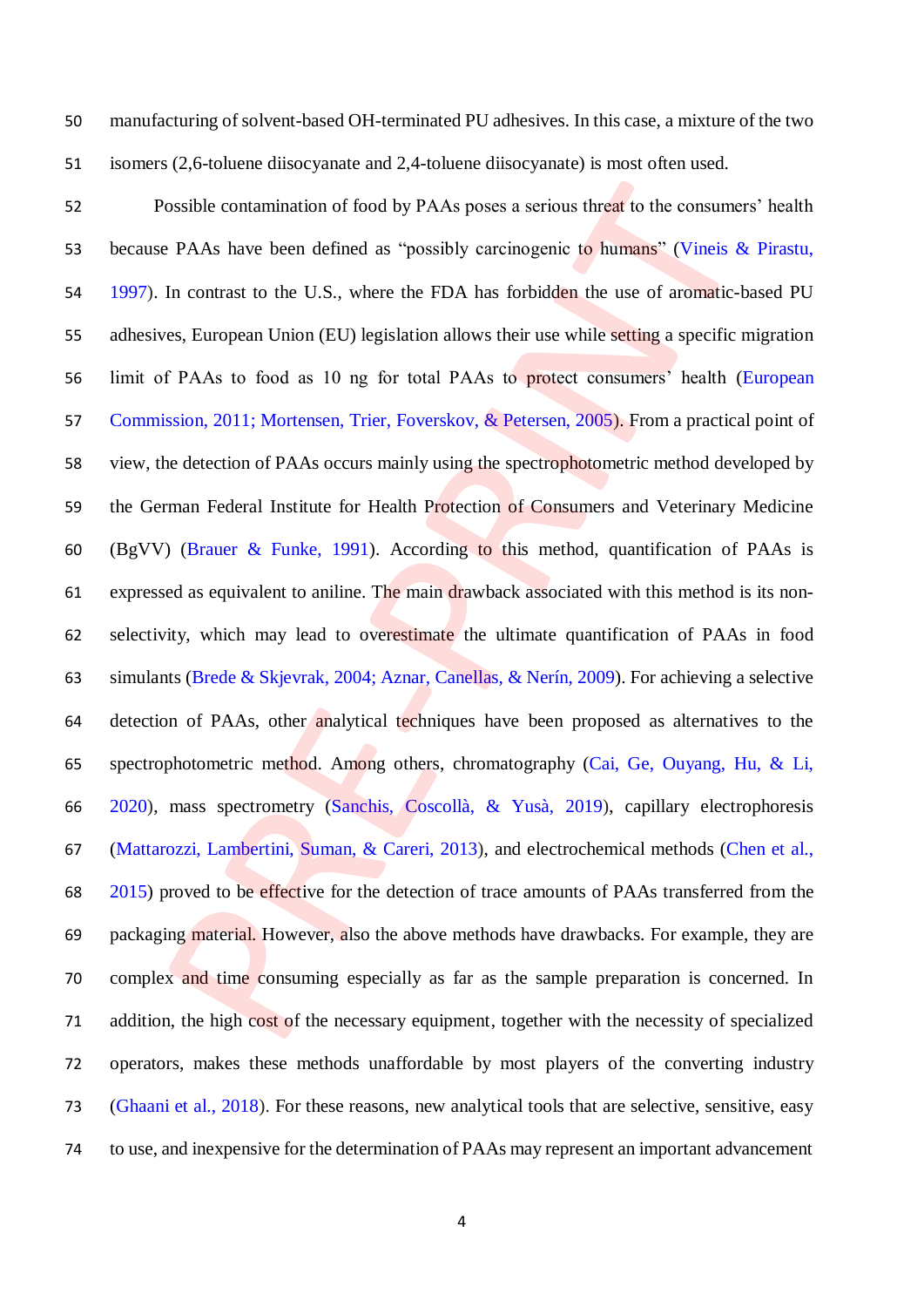in the food industry, especially for quality control purposes (Viswanathan & Radecki, 2008; Ghaani, Pucillo, Olsson, Scampicchio, & Farris, 2018).

 In recent years, electrochemical methods have attracted much attention as reliable analytical devices because they proved to possess all the aforementioned attributes. However, electrochemical sensors do not always exhibit adequate performance especially in terms of selectivity, due to the similar chemical structures of PAAs (Chen et al., 2015). To improve the electrode's overall performance, the surface of the electrode can be modified using nanoparticles, such as carbon-based nanomaterials and metallic nanoparticles (Rassaei, 2011; Wang et al., 2014; Wang et al. 2015, Zhang et al., 2020). These nanosized entities help, for 84 example, prevent fouling and increase the selectivity and electrocatalytic properties of the 85 sensor owing to large surface area and high electrical conductivity (Hanssen, Siraj, & Wong, 2016).

87 In this work, we described the development of a novel selective electrochemical sensor modified with carbon nanotubes (MWCNTs) and mesoporous carbon nanoparticles (MCNs) for the quantification of 2,6-diaminotoluene (2,6 TDA), which is a typical PAAs that can transfer from PU adhesives across the packaging thickness, eventually contaminating the food surface. The modified electrochemical sensor was deeply characterized as far as its electrochemical properties were concerned. The sensor modification that exploited the 93 synergism between MWCNTs and MCNs led to a high selective, high sensitive, and with a 94 lower limit of detection modified MWCNT-MCN/GCE, in addition to the prevention of fouling on the electrode surface. Finally, the analytical behavior of the sensor was assessed simulating 96 a real-case scenario using a typical packaging configuration.

**2. Materials and methods**

# **2.1. Reagents and equipment**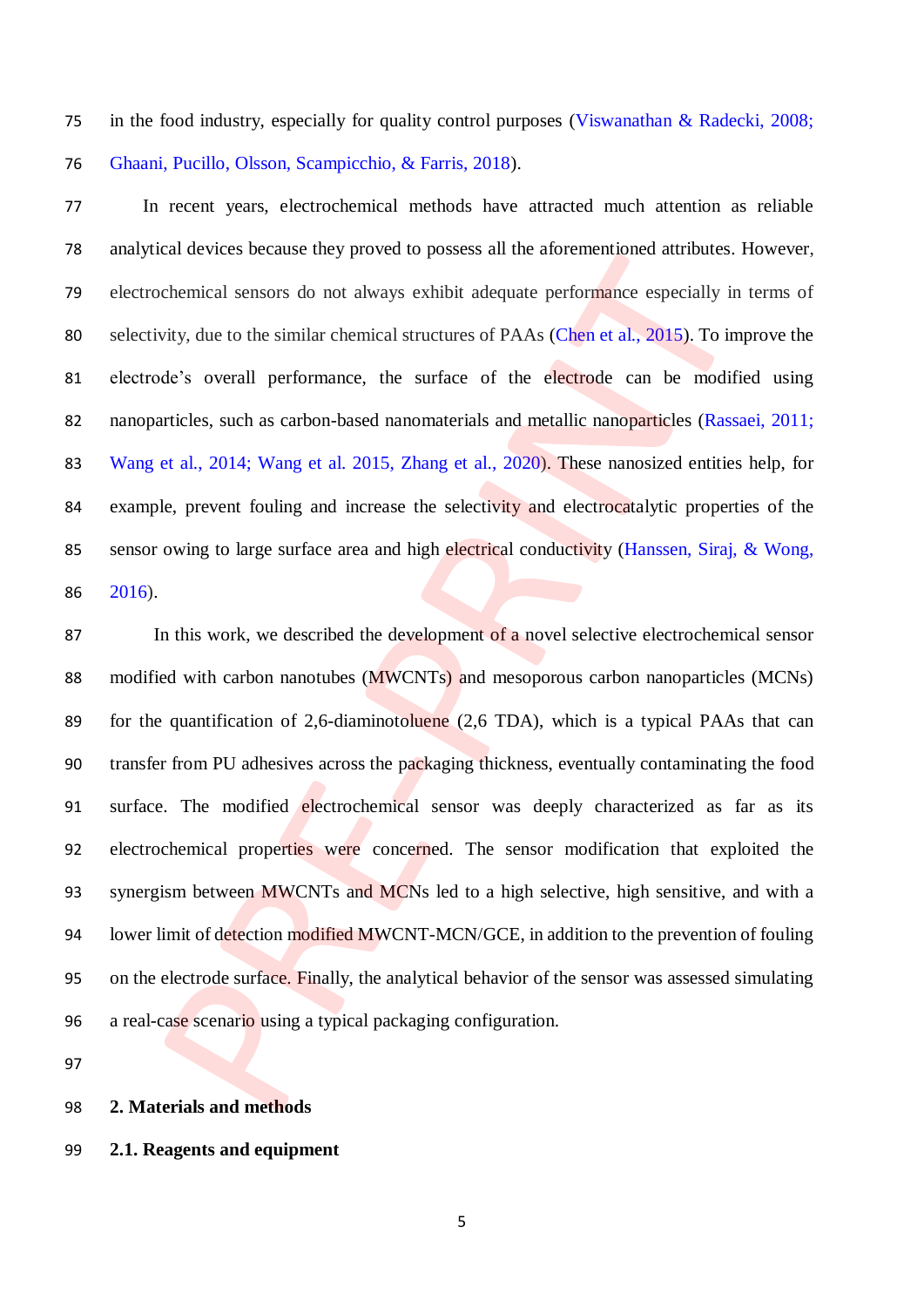100 2,6-TDA (analytical grade 98%, molar mass 122.17 g mol<sup>-1</sup>) and MCNs (500 nm particle size) were bought from Sigma Aldrich (Milan, Italy). All the other chemicals and reagents were the same as in our previous work (Ghaani et al., 2018). Britton–Robinson (B–R) universal buffer (0.04 M boric acid, 0.04 M acetic acid and 0.04 M phosphoric acid) was prepared in deionized water and was tested as the supporting electrolyte.

 Electrochemical experiments were performed using a PGSTAT 302N potentiostat (Metrohm, Herisau, Switzerland) equipped with a three-electrode electrochemical cell on which was mounted a modified glassy carbon (working) electrode, a platinum (counter/auxiliary) electrode, and an Ag/AgCl (reference) electrode saturated with 3 M KCl, all immersed in a double-jacket 80 mL glass cell (Bio-Logic, Claix, France). The software Nova 2.0 was used 110 throughout the electrochemical experiments. The pH measurements were performed with a BASIC 20+ pH meter (Crison Instruments, S.A. Barcelona, Spain). All the experiments were 112 carried out at  $25 \pm 0.5$  °C.

# **2.2. Electrodes modification**

 A fine dispersion of MWCNTs (0.5 mg) in ethylene glycol monomethyl ether (EGMe) (1.0 g) was prepared using an ultrasonicator (mod. UP400S, Hielscher, Teltow, Germany) fitted with a H3 sonotrode with a conical geometry. The ultrasonication process was performed according to the following setup: 0.5 cycle and 50% amplitude for 10 min. The same procedure was used to obtain a dispersion of MCNs (0.15 mg) in EGMe (1.0 g). The MWCNT-EGMe 120 solution (600  $\mu$ L) and the MCN-EGMe solution (150  $\mu$ L) were then mixed by an additional 121 ultrasonication cycle (3 min).

 Modification of the bare GCE surface was anticipated by mechanical polishing with alumina powder. Three different modifications of the GCE surface were obtained using the MWCNTs dispersion, the MCNs dispersion, and the mixture thereof, so that the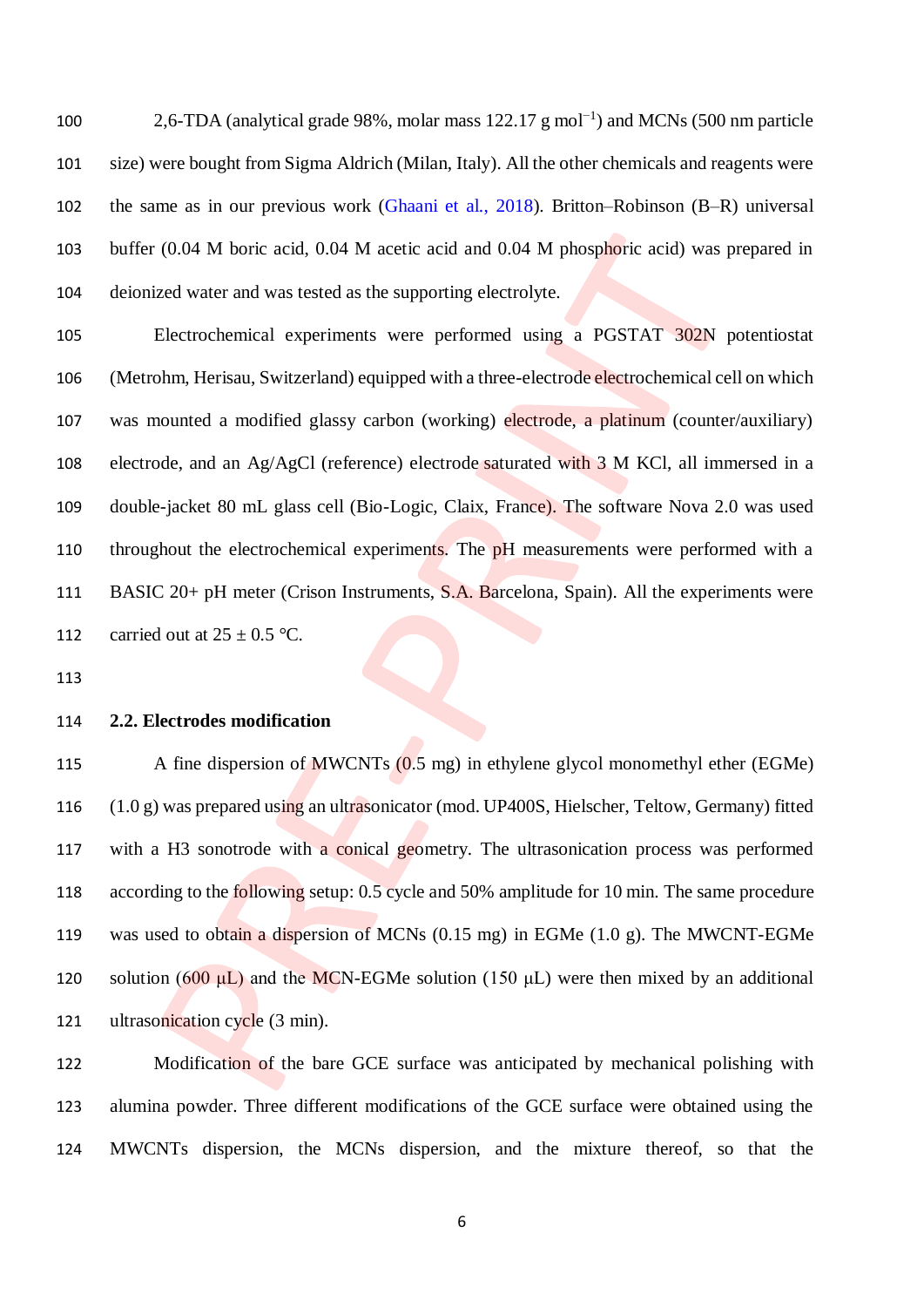125 MWCNTs/GCE, the MCNs/GCE, and the MWCNT-MCN/GCE modifications were obtained. 126 For all the three modifications, 25 μL of the fine dispersion were displaced on the bare electrode 127 surface. Drying of the coating was performed using an IR lamp (type B, 1440 W, Helios 128 Italquartz srl, Cambiago, Italy) placed 40 cm away from the GCE surface throughout 10 min. 129 The electrode surface was finally rinsed with double-distilled water and stored at 4 °C before 130 usage.

131 The effective surface area of the MWCNT-MCN/GCE was estimated from the cyclic 132 voltammograms of 1.0 mM  $K_3[Fe(CN)_6]$  solution at various scan rates. For a reversible process, 133 the Randles-Sevcik formula was used (Bard & Faulkner, 2001; Nasirizadeh et al., 2011).

134

$$
I_{pa} = 2.69 \times 10^5 n^3 / 2AC_0 D^{1/2} v^{1/2}
$$

135 where  $I_{pa}$  refers to the anodic peak current, *n* the number of electrons transferred, *A* the surface 136 area of the electrode, *D* the diffusion coefficient,  $C<sub>O</sub>$  the concentration of K<sub>3</sub>[Fe(CN)<sub>6</sub>], and *v* is the scan rate. For 1.0 mM K<sub>3</sub>[Fe(CN)<sub>6</sub>] in the 0.1 M KNO<sub>3</sub> electrolyte:  $n=1$  and  $D=7.6\times10^{-6}$ 137 138  $\text{cm}^2 \text{ s}^{-1}$  (Bard & Faulkner, 2001; Nasirizadeh, Shekari, Zare & Makarem, 2013), then from the 139 slope of the  $I_{pa}$  versus  $v^{1/2}$ , the effective areas of MWCNT-MCN/GCE was calculated as 0.0653 140  $\text{cm}^2$ .

141

## 142 **2.3. Electrode surface morphology**

 Morphological views of the electrodes were obtained using a Hitachi S-4800 (Schaumburg, IL) field emission scanning electron microscope (FE-SEM). To this scope, MWCNT/GCE, MCN/GCE, and MWCNT-MCN/GCE surfaces were first sputtered with Pt/Pd (60/40) for 20 s at a current of 80 mA under an argon atmosphere. Images acquisition was 147 carried out at an acceleration voltage of  $1-5$  kV and an electrode current of 10  $\mu$ A.

148

149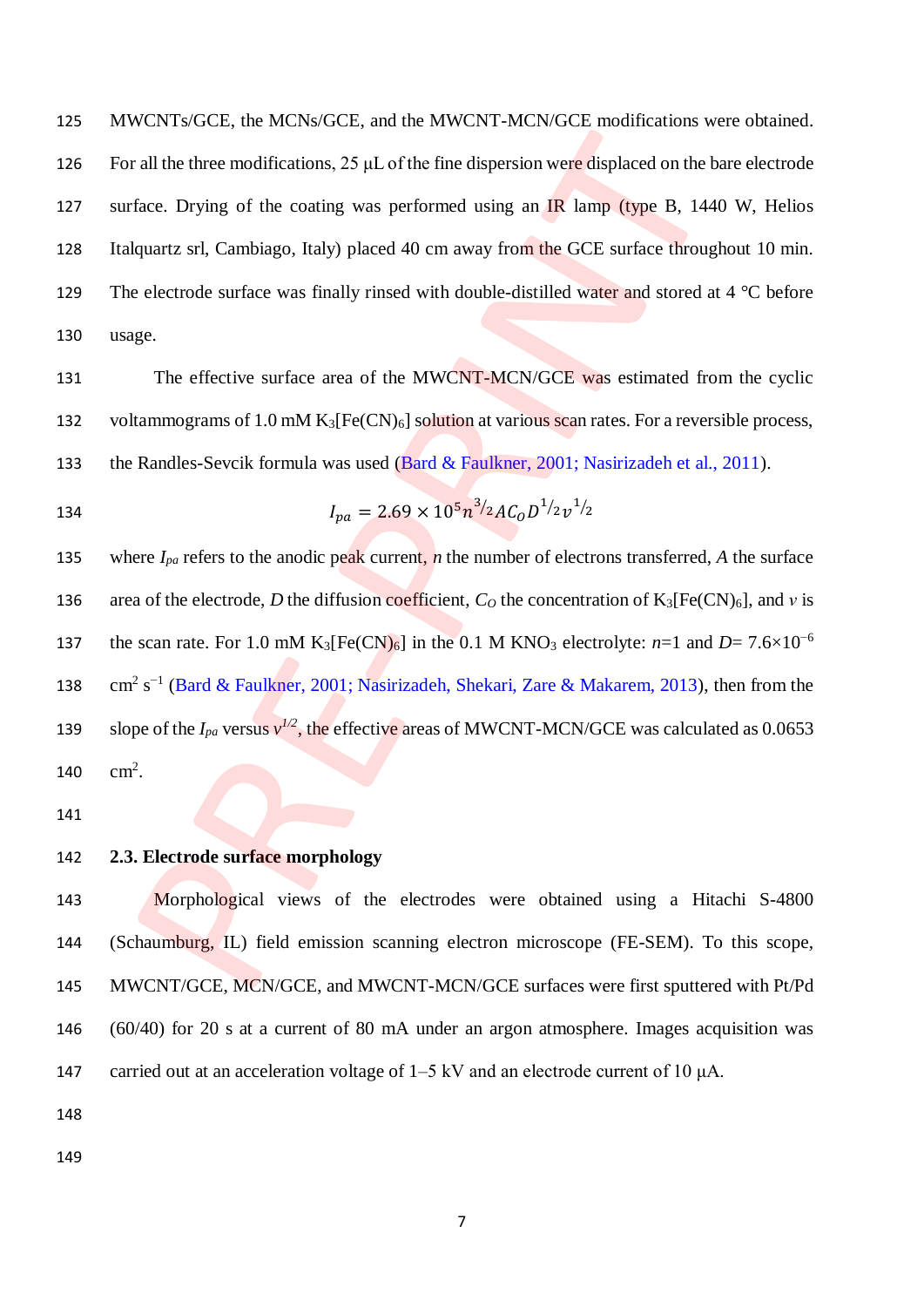### **2.4. Real sample tests**

151 The assessment of the modified electrode performance in a real scenario was performed according to the method reported elsewhere (Ghaani, Pucillo, Olsson, Scampicchio, & Farris, 153 2018). Briefly, three-layer pouches (2 dm<sup>2</sup> surface area) made of polyethylene terephthalate (PET, 12 μm thick), polyvinilidene chloride coating (PVDC, 6 μm thick), and low-density polyethylene (LDPE, 50 μm thick), including a PU adhesive, were filled with 100 mL of an 156 acetic acid (3 w/v %) water solution (simulant B). The choice of simulant B accounts for the worst scenario for a possible transfer of PAAs from multilayer packaging materials that include a PU adhesive system. The test was carried out according to a conventional sterilization 159 protocol, that is, at 121 °C for 20 min using an Asal 760 autoclave (Steroglass srl, Perugia, Italy). These conditions were selected with the goal of assessing the effect of high thermal treatments (e.g., pasteurization and sterilization), which have been recently indicated as one 162 potential causes of PAAs formation due to the cleavage of secondary bonds on the main PU backbone (e.g., biuret and especially allophanate bonds) (Campanella, Ghaani, Quetti, & Farris, 2015).

165 After completion of the sterilization, specific amounts of 2,6-TDA were added in a 20 mL simulant B / PBS solution (1:1) and detected by amperometry, which eventually yielded 167 the final recovery  $(\%)$  of the analyte.

# **3. Results and discussion**

# **3.1. Morphological characterization of modified GCEs**

 Fig. 1 displays FE-SEM micrographs of the modified surface of the electrochemical sensors. The modification with MWCNTs yielded a rough morphology (Fig. 1A) caused by 173 individual and clustered carbon nanotubes (inset of Fig. 1A). After modification of the bare GCE with MCNs, spherical particles of 80-100 nm diameter were observed (Fig. 1B). When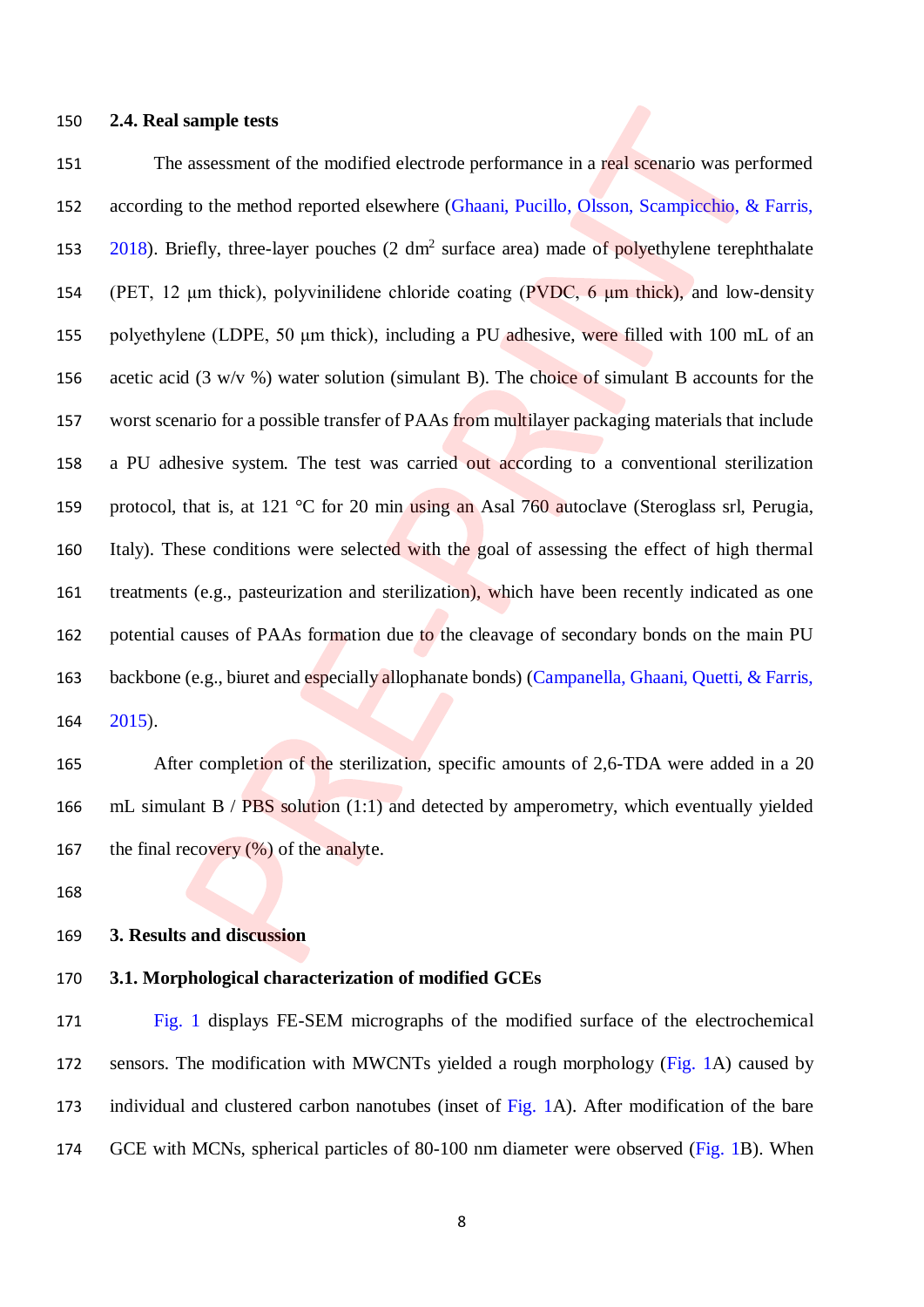the electrode was modified with MWCNTs and MCNs, MWCNTs appeared immersed the spherical domains (Fig. 1C), with some individual nanotubes pointing out to the medium. (inset of Fig. 1C).

# **3.2. Electrochemical behavior of the modified electrodes**

 Cyclic voltammetry (CV) was used to investigate the electrochemical behavior of 2,6- 181 TDA (500  $\mu$ M) on the surface of both bare and modified electrodes at pH 7.0 (B-R buffer) (Fig. 2).

183 The current response of the bare GCE was very weak, as demonstrated by an oxidation 184 peak for 2,6-TDA of  $0.079 \pm 0.008$   $\mu$ A at 480 mV (Fig. 2, trace a). Modification with MCNs 185 did not show any significant improvement in the current response  $(0.527 \pm 0.012 \,\mu\text{A})$  compared to the bare electrode (Fig. 2, trace b), whereas a dramatic increase was measured after 187 modification with MWCNTs, with an oxidation peak of  $18.25 \pm 0.530 \mu$ A (Fig. 2, trace c). This can be explained in consideration of the two-fold effect arising from the modification, that is, increased surface area and enhanced electron transfer rate of the electrode. As it is showed in Fig. 1A, the addition of MWCNTs led to a clear change in the surface topography, that is, the surface of the electrode exposed to the surrounding medium increased due to the tubular 192 MWCNTs pointing out from the surface of the electrode. This explains the dramatic increase in the peak current, as reported before. To corroborate the positive effect of the increased active 194 surface arising from the MWCNTs addition, it is possible to observe the outcome arising from the addition of MCNs (Fig. 1B). In this case, although the surface topography changed significantly, the peak current did not increase greatly (Fig 2, voltammogram b). This can be ascribed to the limited increase of the active electrode surface, which is plausibly due to the lower surface area of MCNs compared to the tubular MWCNTs. The electrochemical performance of the electrode was further improved using MWCNTs in combination with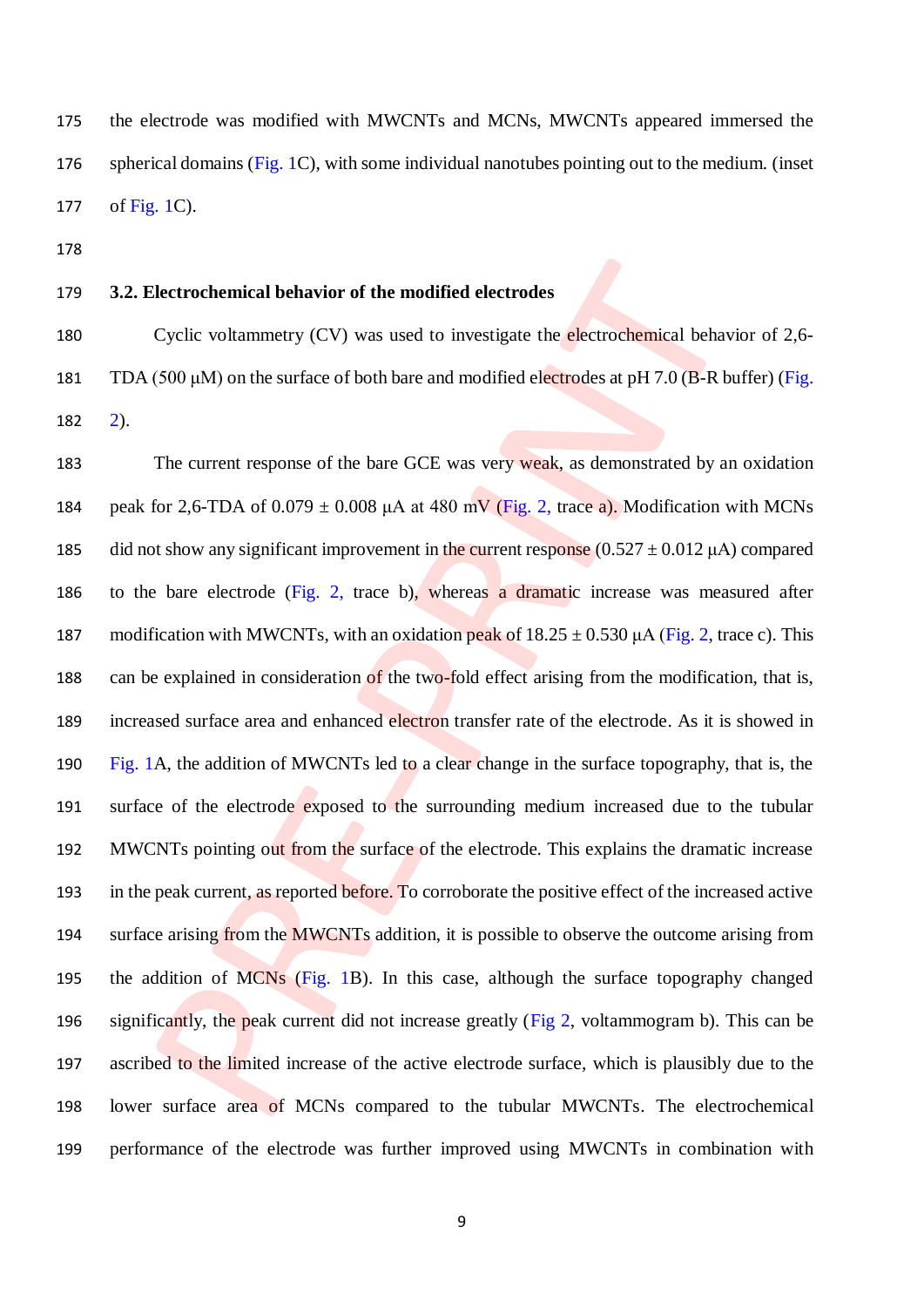200 MCNs, with a maximum current response of  $20.95 \pm 0.750 \,\mu A$ . As shown in Fig. 2 (trace d), 201 the final output was slightly higher compared to the MWCNTs/GCE, most likely due to the 202 MCNs' remarkable electronic properties, which eventually led to an overall increase electrode's 203 conductivity.

204

### 205 **3.3. Effect of pH**

206 The pH of the environment surrounding the electrode surface may have an effect on the 207 redox reaction that occurs between the analyte  $(500 \mu M)$  and the modified-GCE. For this 208 reason, we performed CV experiments over the pH range of  $5.0-11$  in B-R buffer solution. As 209 displayed in Fig. 3, the maximum oxidation peak current was reached at pH 7. Hence, all the 210 following experiments were conducted at this pH value. It was also observed the linearly 211 inverse relationship between oxidation peak potential and pH, that is, increasing the pH led to 212 a linear decrease of the oxidation peak potential (Fig. 3). As already noticed (Ghaani, Pucillo, 213 Olsson, Scampicchio, & Farris, 2018), this observation suggests that the oxidation reaction at 214 the analyte/surface of the electrode interface plausibly involved protons, as corroborated by the 215 linear relationship between the oxidation peak potential and the pH ( $E_{pa}$  = -11.084 pH + 475.55, 216  $R^2$  =0.9518). Finally, a negative shift of the potential by 11.084 mV per pH unit was found.

217

# 218 **3.4. Influence of scan rate**

219 Information about an electrochemical mechanism can be obtained from the relationship 220 between the peak current and scan rate. We thus investigated the influence of the scan rate on 221 the electrocatalytic oxidation of 2,6-TDA at the MWCNT-MCN/GCE surface with CV within 222 the 5–35 mVs<sup>-1</sup> range (analyte concentration of 500  $\mu$ M (Fig. 4). Each scan rate setting yielded 223 an oxidation peak current  $(I_p)$ . By plotting the oxidation peak current  $(I_p)$  generated by each scan rate setting against the square root of the scan rate, a linear relationship in the  $5-35$  mVs<sup>-1</sup> 224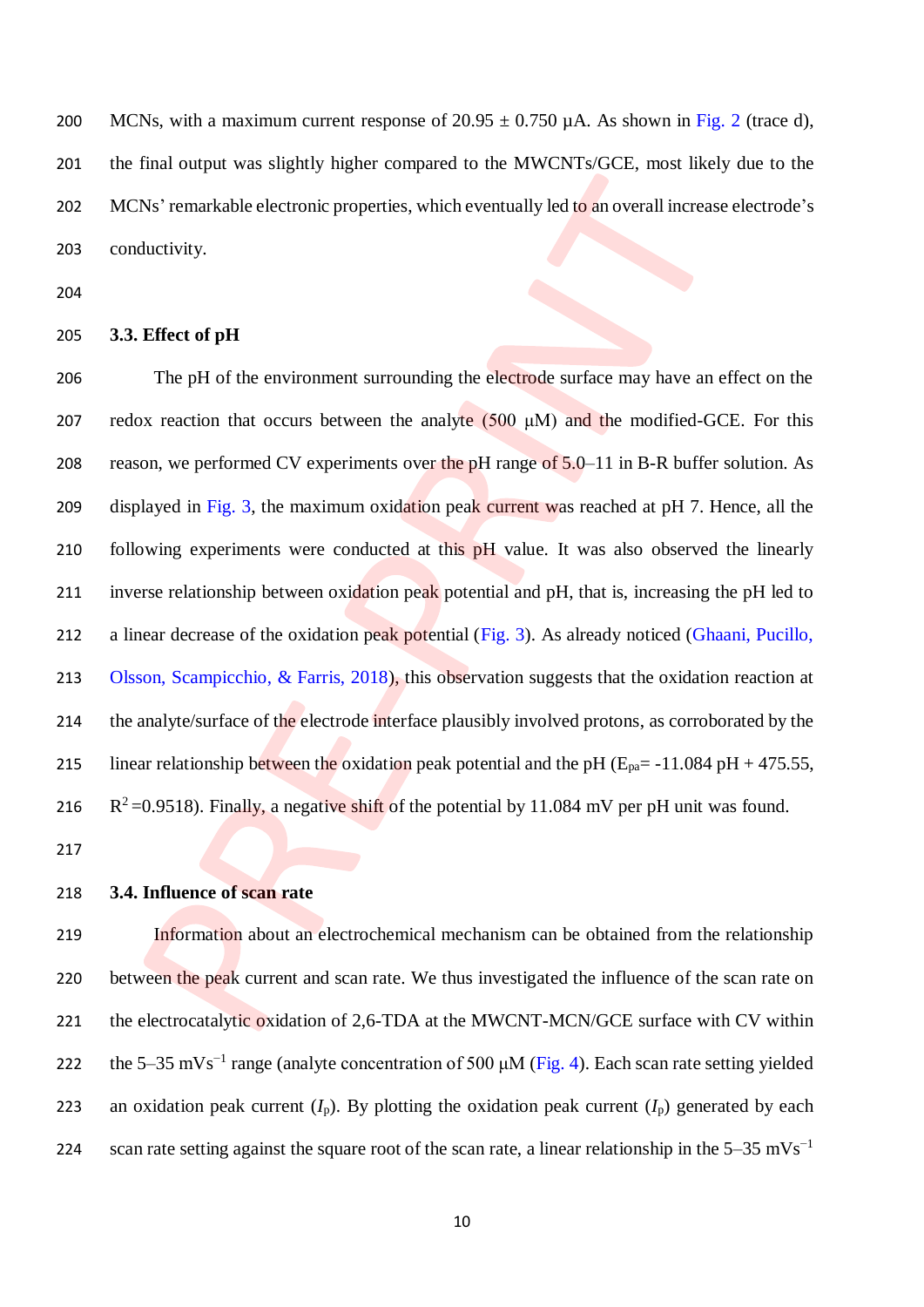range was established (inset of Fig. 4). This observation suggests that at a sufficient overpotential the reaction is diffusion limited (Zare, Nasirizadeh, & Mazloum Ardakani, 2005). Running CV at different scan rates also allowed to achieve a better understanding of the kinetic mechanism of the GCE surface toward 2,6-TDA. More specifically, applying the Laviron's theory it was possible to calculate the total number of electrons (*n*) involved in the catalytic reaction using the following equation:

231 
$$
E_{pa} = E^0 + \left(\frac{RT}{\alpha nF}\right) \ln \left(\frac{RTK^0}{\alpha nF}\right) + \left(\frac{RT}{\alpha nF}\right) \ln v \tag{1}
$$

232 where  $\alpha$  is the transfer coefficient,  $K^0$  is the standard rate constant of the reaction, *n* is the 233 electron transfer number, *v* is the scanning rate,  $E^0$  is the formal redox potential, *R* is the gas 234 constant, *T* is the absolute temperature, and *F* is the faraday constant. Equation 1, which applies 235 for an irreversible electrode process, allowed to find a linear relationship between *E*pa and ln 236 (*v*), as expressed by the equation  $E_p(V)=0.0399 \ln{(v)} (mVs^{-1}) + 0.2375$  (Fig. 5), starting from 237 the raw voltammograms reported in Fig. 4. Using Laviron's equation it was thus possible to 238 calculate the electron transfer number  $(n)$ , which is given by the slope of  $E_{pa}$  versus ln  $(v)$  (i.e., 239 *RT*/α*nF*). Finally, *n*=1.17 ~1 was obtained, which suggests that the electrochemical oxidation 240 of 2,6-TDA at the MWCNT-MCN/GCE surface is a one-electron transfer process. This finding 241 differs from what was previously observed for other two PAAs, that is, 4,4'-methylene diphenyl 242 diamine and 2,4-diaminotoluene, for which the oxidation at the surface of a glassy carbon 243 electrode modified with gold nanoparticles, chitosan, and multi-walled carbon nanotubes 244 involved two electrons (Ghaani, Pucillo, Olsson, Scampicchio, & Farris, 2018; Ghaani et al., 245 2018).

246

#### 247 **3.5. Chronoamperometry measurements**

248 Chronoamperometry experiments were performed to evaluate the electrochemical 249 oxidation of 2,6-TDA. To this scope, chronoamperograms were obtained at a potential step of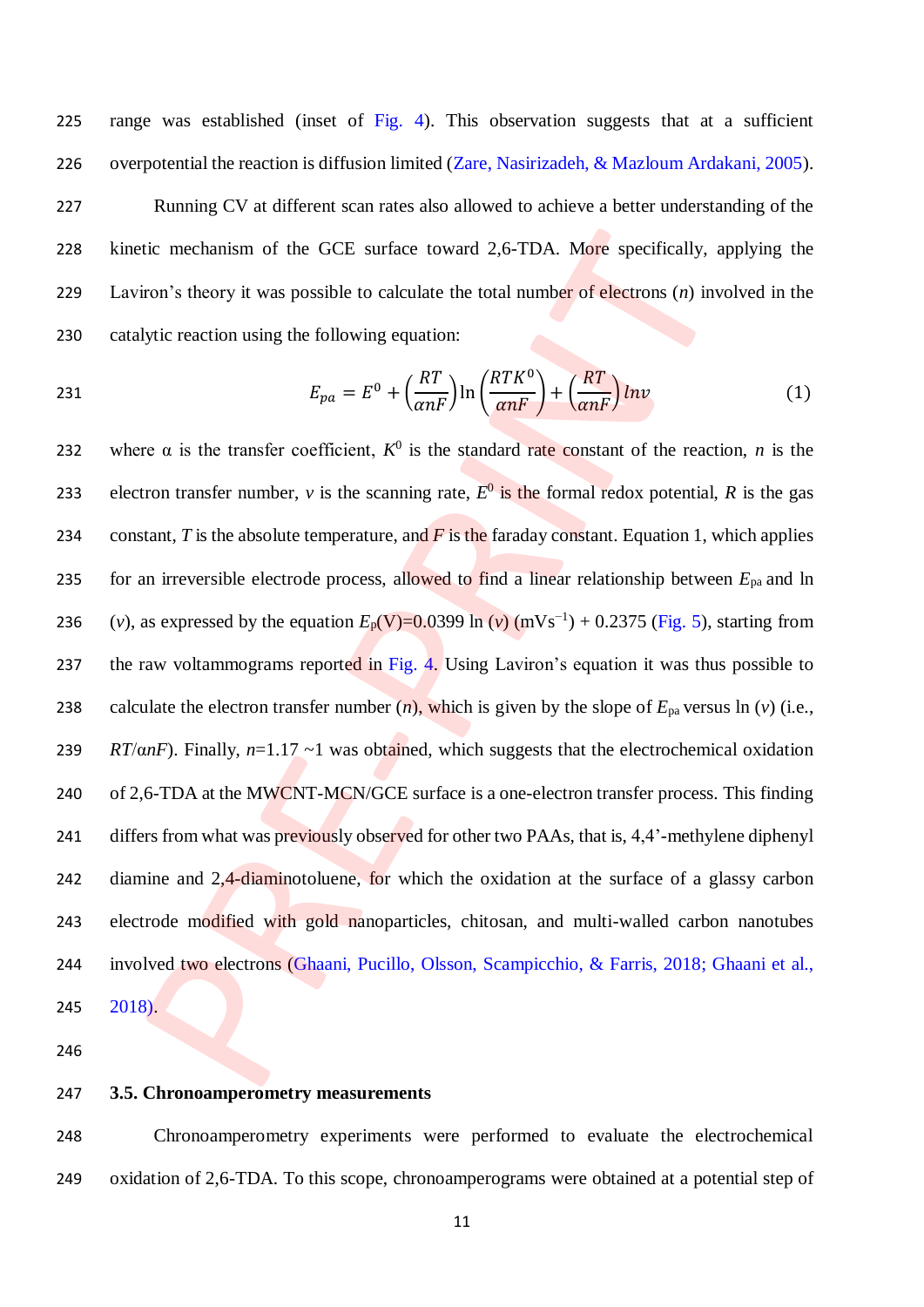480 mV, while the concentration of the analyte was varied between 0.04 and 5 mM at pH 7 (B- R buffer) (Fig. 6). Cottrell's equation was used to describe the current response of an electroactive material (such as 2,6-TDA) undergoing a diffusion-limited electrocatalytic process (Bard & Faulkner, 2001):

254 
$$
I = \frac{nFAD^{1/2}C_b}{\pi^{1/2}t^{1/2}}
$$
 (2)

255 where *n* is the electron transfer number of (1) exchanged per reactant molecule, *F* is the Faraday constant  $(9.648 \times 10^4 \text{ C} \text{mol}^{-1})$ , *A* is the geometric area of the electrode (0.0653 cm<sup>2</sup>), while *C*<sub>b</sub> 257 (molcm<sup>-3</sup>), and *D* (cm<sup>2</sup>s<sup>-1</sup>) are the concentration and the diffusion coefficient of 2,6-TDA, 258 respectively.

259 By plotting *I* against  $t^{-1/2}$ , different linear curves were obtained moving from 0.04 mM to 260 5.0 mM 2,6-TDA concentration (Fig. 6, inset a). The slope of each straight versus 2,6-TDA 261 concentration finally made possible the calculation of the overall slope of the best-fit line (Fig. 262 6, inset b) using the following equation:

$$
lt^{1/2} = \frac{nFAD^{1/2}C_b}{\pi^{1/2}}
$$
(3)

264 From eq. 3, *D* can be extrapolated according to:

$$
D = \frac{(slope)^2 \pi}{(nFAC_b)^2}
$$
 (4)

266 Finally, by using the overall slope within Cottrell's equation, an estimate of the average 267 diffusion coefficient was obtained as  $1.34 \times 10^{-4}$  cm<sup>2</sup>s<sup>-1</sup>.

268

### 269 **3.6. Amperometric test**

270 Amperometry is more widely used than voltammetry to evaluate the sensitivity of a sensor 271 owing to the different mechanism of transfer of the analyte to the electrode surface. Fig. 7 shows 272 the amperometric response of a rotating MWCNTs-MCNs/GCE after the addition of 2,6-TDA 273 at different concentrations (from 0.53 to 2326.60 μM) into the 25 mL B-R buffer at the potential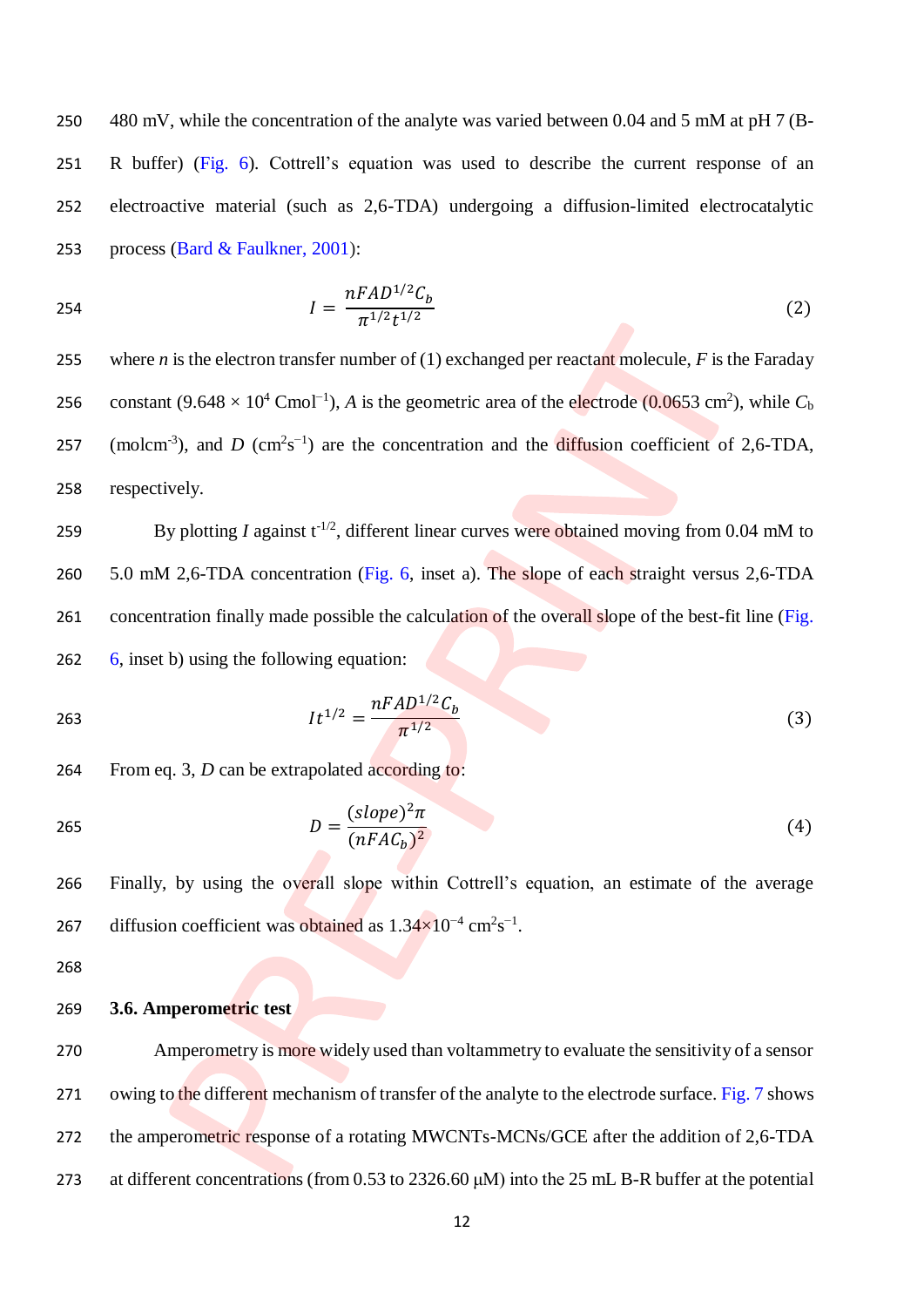step of 450 mV. A positive relationship occurred between the current response and the concentration of 2,6-TDA, with three main linear regions in three wide concentration ranges of 2,6-TDA: 0.53–11.37 μM (Fig. 7, inset a), 11.37–229.36 μM (Fig. 7, inset b), and 229.36– 277 2326.60  $\mu$ M (Fig. 7, inset c). The slope of the lower linear range in the amperometric plot was 278 thus used to calculate the sensitivity of the MWCNTs-MCNs/GCE, which was  $0.0232 \mu A$  $(µM)^{-1}$ . In turn, the sensitivity of the modified electrode allowed calculating the lower limit of detection of 2,6-TDA, according to the following equation (Skoog, Holler, & Crouch, 2007; Shrivastava & Gupta, 2011):

$$
\overline{28}
$$

$$
LOD = \frac{3 \times S_{bl}}{m} \tag{5}
$$

283 where  $S_{bl}$  is the standard deviation of the current response  $(\mu A)$  obtained from the blank solution (10 replicates) and *m* is the slope of the before mentioned lower linear range in the 285 amperometric plot. Finally, the calculated LOD value for the MWCNTs-MCNs/GCE was 0.129 µM.

 Amperometry experiments were also used to check for the operational stability of the MWCNT-MCN modified electrode. As displayed in the inset (d) of Fig. 7, no significant 289 differences in the current response of the electrode were observed for  $\sim$ 1280 s in the B-R buffer containing 2,6-TDA. This observation supports the fact that there was no inhibitory effect of 291 2,6-TDA and its oxidation products on the modified electrode surface.

### **3.7. Potential interference of other compounds**

 The reliability of an electrochemical sensor in real systems can be jeopardized due to interference phenomena, which are caused by the simultaneous presence of electroactive 296 species other than the target analyte in the medium in contact with the electrode surface. If we consider a multilayer packaging material based on PU-adhesives, not only other PAAs, but also a number of additives commonly added during the extrusion process might impair the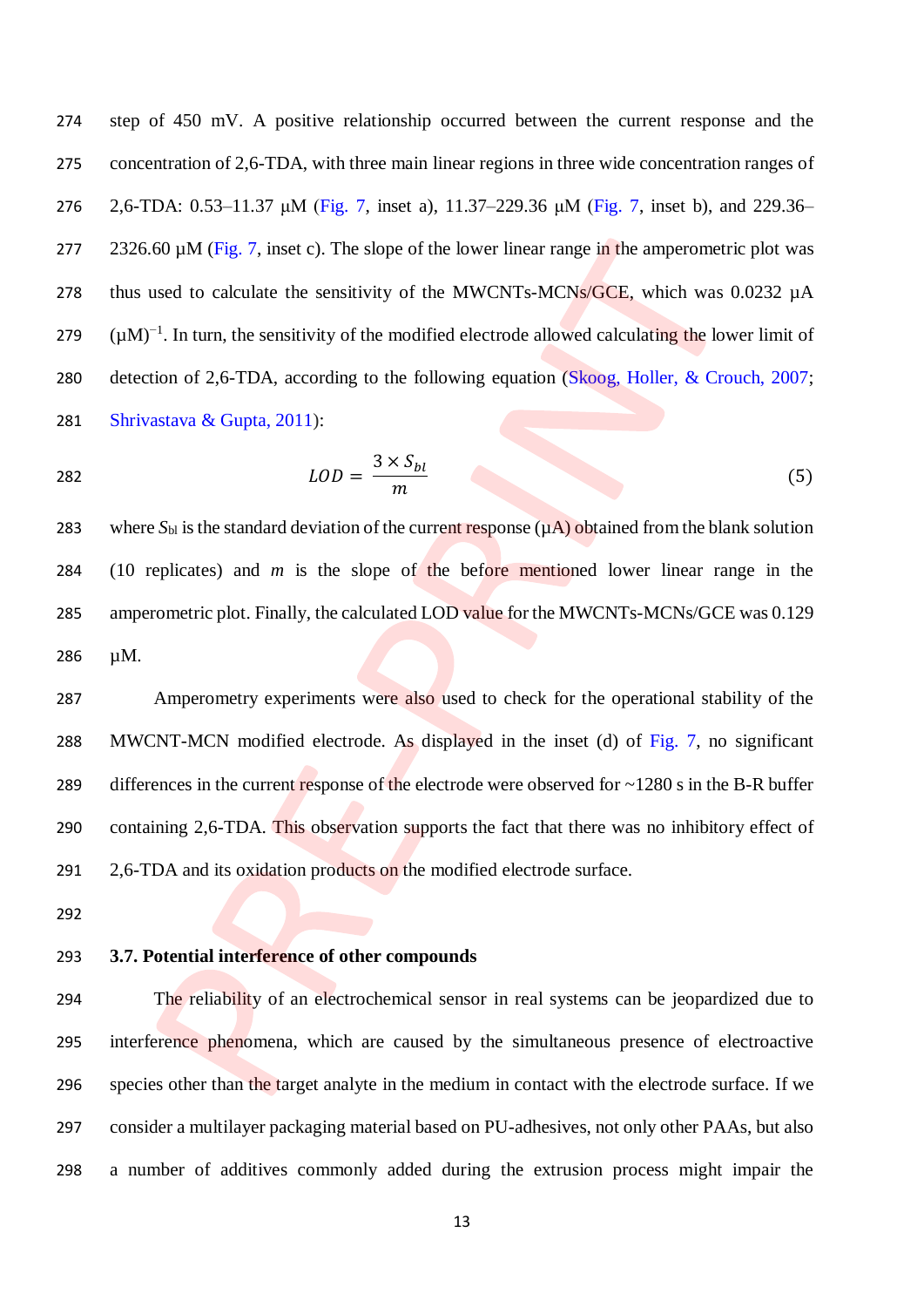performance of the electrode due to interference with the target analyte. For this reason, in this work we decided to test the electrocatalytic performance of the MWCNT-MCN/GCE toward 301 2,6-TDA in the presence of various substances as potentially interfering compounds.

 At the beginning, aniline and 4,4′-MDA (two other PAAs) were tested. As shown if Fig. 303 8, the current response signal did not change when these two PAAs were added (990  $\mu$ M) to the solution containing 2,6-TDA, demonstrating that both compounds do not interfere with the detection of 2,6-TDA on the MWCNTs-MCNs/GC electrode surface. In a similar way, 306 Irganox<sup>®</sup> 1010 and Irgafos<sup>®</sup> 168 (two additives used in the polyolefins manufacturing) were tested. Also in this case, the electrochemical performance of the MWCNT-MCN/GCE was not 308 affected upon the addition of these two additives  $(200 \mu M)$  (Fig. 8). The outcome of these tests proved that the MWCNT-MCN-modified electrode can be used to quantify selectively the 2,6- TDA.

# **3.8. Real sample tests**

313 Real sample tests were carried out using the MWCNTs-MCNs/GCE to demonstrate its capacity for the detection and determination of 2,6-TDA that had possibly formed in packaging 315 materials based on PU adhesives upon migration to the food. To this purpose, the food simulant 316 B (acetic acid water solution,  $3w/v\%$ ) was used inside the thermo-sealed pouch, which was then 317 exposed to  $121^{\circ}$ C for  $20$  min (sterilization conditions). The capability of the modified electrode to detect 2,6-TDA was assessed by the standard addition method (Sun & Zhang, 2006). As shown in Table 1, the modified electrode the MWCNTs-MCNs/GCE performed decidedly well, with a high recovery of the analyte (97.42–106.54%). This finding clearly indicates that the MWCNTs-MCNs/GCE can be efficiently used to detect the migration of 2,6-TDA that had possibly migrated from multilayer packages that undergo thermal stresses, such as sterilization, pasteurization, microwaving, and sous-vide cooking.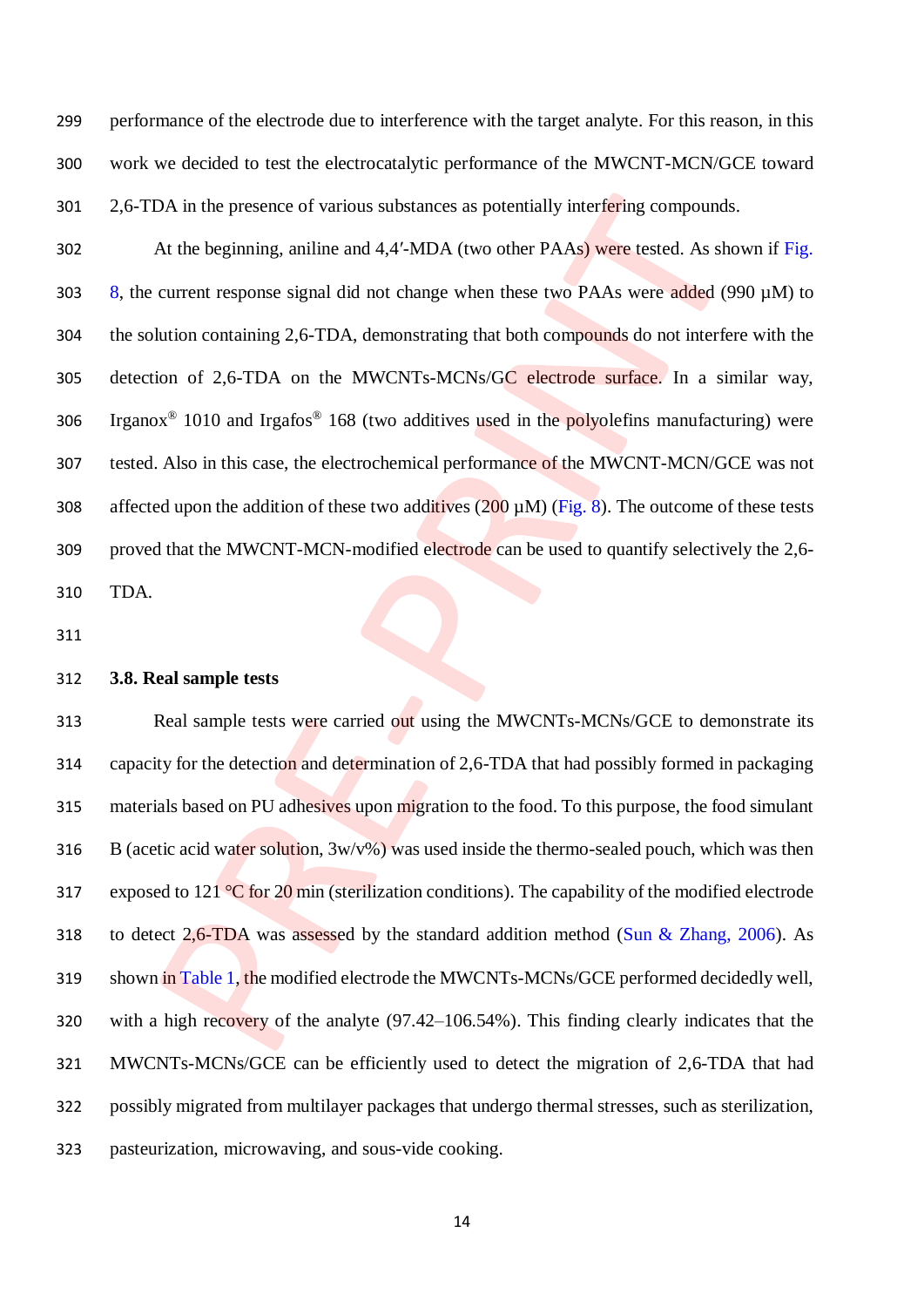### **3.9. Comparison of different analytical methods**

 Many analytical methods have been developed for the detection and quantification of PAAs. The standard method developed by the Federal German Institute for Consumer 328 Protection and Food Safety is based on a spectrophotometric analysis, as previously reported. However, this method could overestimate PAAs since it determines the sum of all PAAs and can be affected by other substances such as colorants and impurities in the sample (Pezo, Fedeli, Bosetti, & Nerin, 2012). To overcome these limitations, other analytical methods with or without preliminary sample preparation steps have been developed for the selective quantification of PAAs. In this context, Aznar et al. developed a method based on solid phase 334 extraction (SPE) followed by LC-MS for the quantification of PAAs possibly migrated from 335 multilayer films to the aqueous food simulant 3% acetic acid  $(w/v)$  (Aznar, Canellas, & Nerin, 2009). The high recovery range (81-109%) indicated that this method was adequate for the 337 application to real samples. Moreover, low detection limit, good linearity, and reproducibility were obtained as a result of the analysis. However, preliminary steps, including clean up and preconcentration, were time consuming, which eventually affected the overall efficiency of the procedure. Furthermore, the recovery of 2,6 TDA, which is one of the PAAs detected by this 341 method, was as high as 93%, which is lower than that obtained in our study. This method was modified for anaylzing eight primary aromatic amines (m-phenylenediamine, 2,6- and 2,4- toluenediamine, 1,5-diaminonaphthalene, aniline, 4,4' -diaminonaphenylether, 4,4' - methylenedianiline and 3,3' -dimethylbenzidine) without a clean up process. Even though high 345 recovery and low detection limit were obtained by means of this modified method, many unknown compounds related to primary aromatic amines were also detected, which may cause false-positive results. In comparison to our study, 2,6 TDA was selectively detected and quantified by the MWCNTs/MCNs modified electrode in the presence of other compounds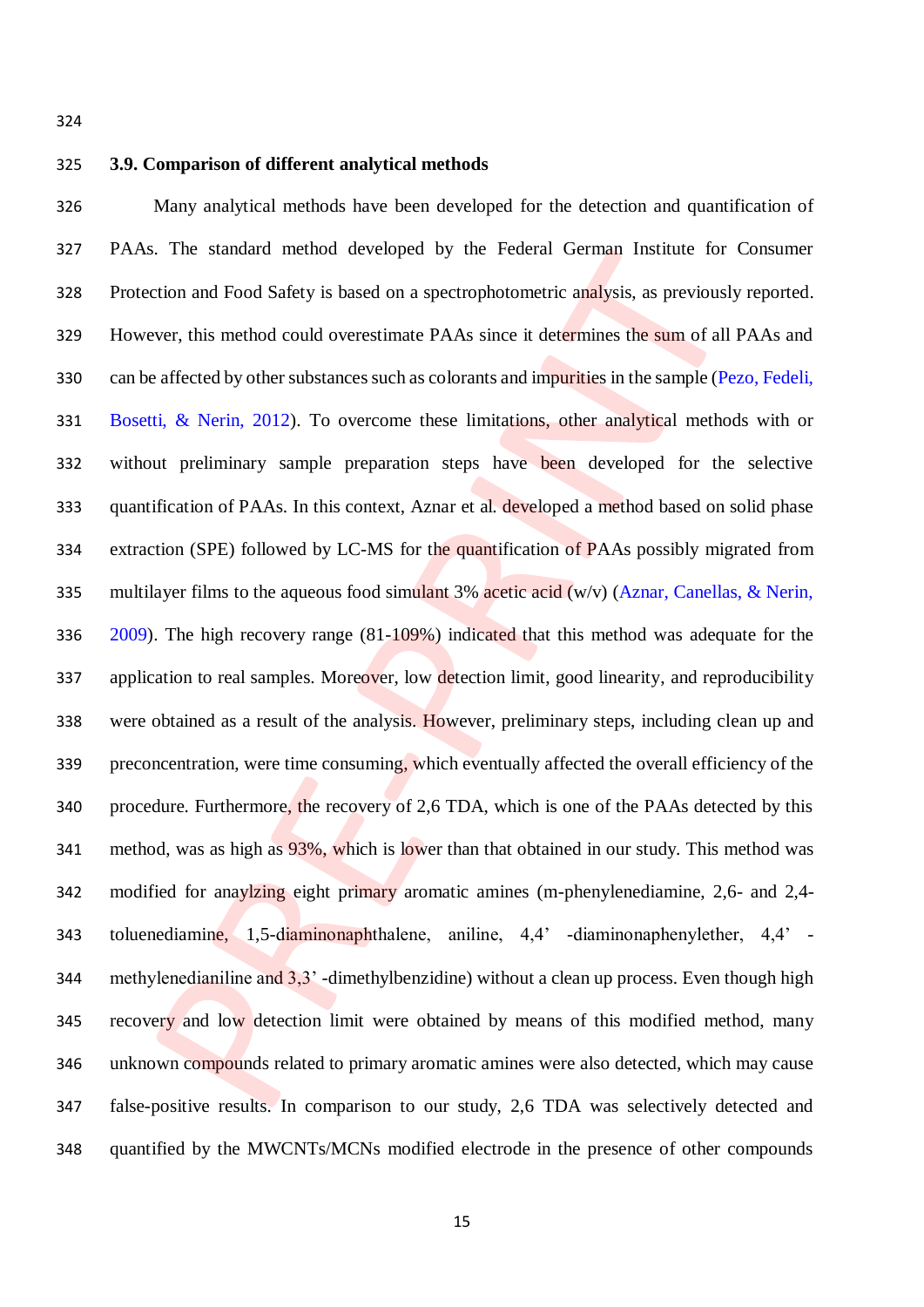(Sendon, Bustos, Sanchez, Paseiro, & Cirugeda, 2010). Mortensen et al. reported a method based on a LC/ESI-MS/MS apparatus, with no need for any preliminary step. The final results 351 indicated an excellent accuracy in the determination of twenty primary aromatic amines related to polyurethane products and azo dyes (Mortensen, Trier, Foverskov, & Petersen, 2005). In another research, a HPLC-(SIM)-MS-based method has been developed to test plastic laminates 354 and recycled paperboards for the migration of PAAs by Lambertini and co-workers (Lambertini et al., 2014). This method exhibited appropriate selectivity, sensitivity, repeatability, and a low 356 detection limit of 0.1-3.6  $\mu$ g/kg. Even though the relevant method had proper sensitivity for the detection of twentytwo PAAs, 2,6 TDA was not amongst them. Brede et al. reported that solid phase derivatization as a pretreatment step for GC-MS analysis of possible PAAs migration from packaging materials in water food simulant provided low detection limit of 0.2 µg/kg for 2,6 TDA and good repeatability (Brede, Skjevrak & Herikstad, 2003). Besides, less time and solvent consuming represennt other advantages of solid phase derivatizaiton. On the other hand, although these methods have the advantage of high efficient seperation, they are very 363 expensive, time consuming, and highly specialized operators are needed to operate them. In our study, low limit of detection, high recovery of the analyte (97.42–106.54%), excellent selectivity and stability have been reached by the MWCNTs/MCNs modified electrochemical sensor. Moreover, less time consuming, easiness to use, and relatively low cost of the MWCNTs/MCNs modified sensor makes this approach feasible for routine analysis in a standard packaging laboratory, especially for quality control.

### **4. Conclusions**

 In this work, we demonstrated how to modify the surface of a GCE to achieve adquate sensitivity and a low limit of detection for the determination of 2,6-TDA, a potential carcinogenic PAAs that can form as a NIAS in multilayer packaging materials whereby PU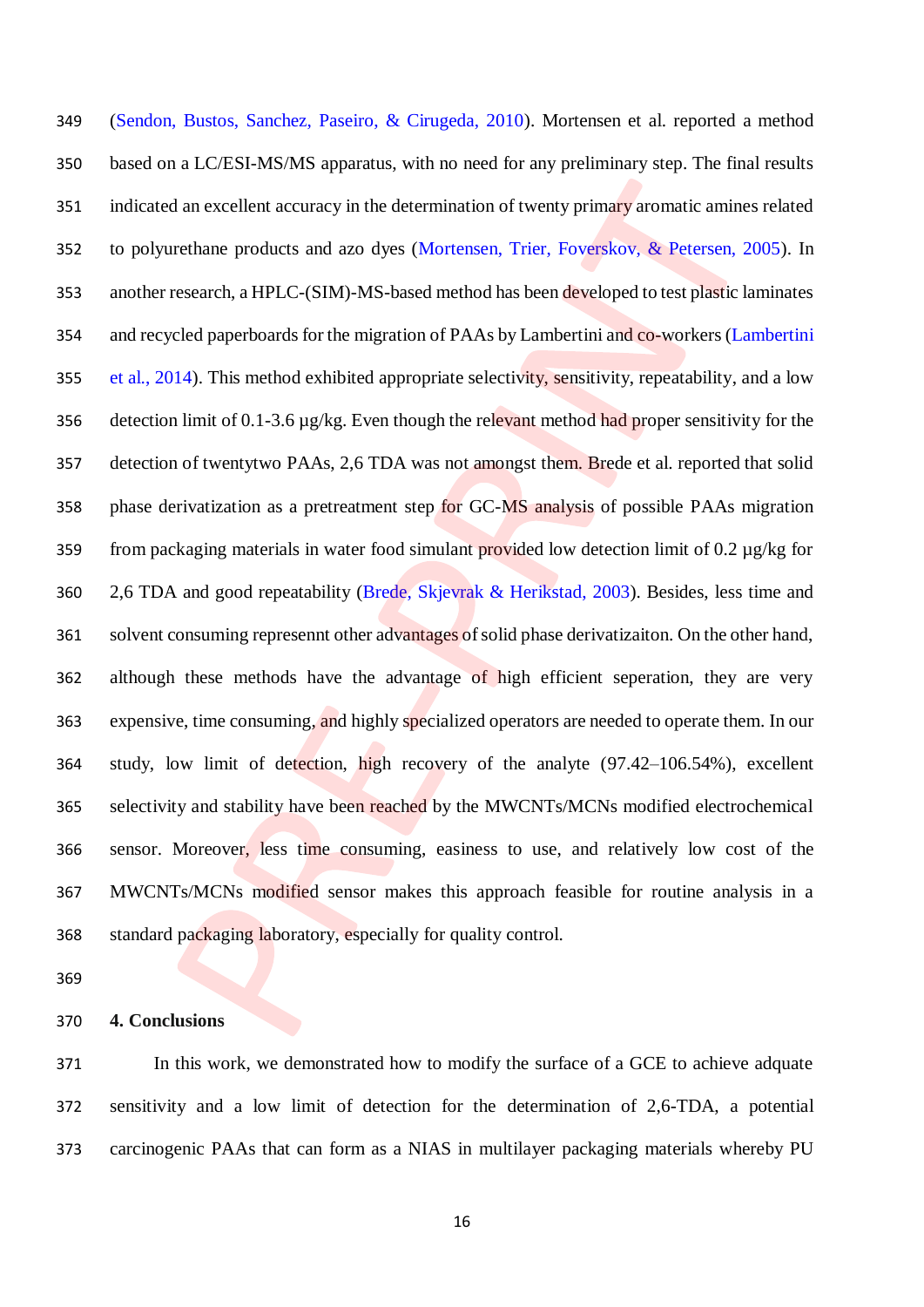adhesives are used to join the different layers. The proposed modification of the working electrode surface was made using MWCNTs and MCNs, which acted in synergy (increased surface area and enhanced electroconductivity), eventually leading to the excellent 377 electrocatalytic performance of the sensors. This was demonstrated by the outstanding sensitivity, detection limit, and stability of the sensor. Finally, the real samples experiments showed the capability of the MWCNTs-MCNs/GCE to provide reliable results as far as the quantification of 2,6-TDA is concerned. For all the above reasons, the modified sensor proposed in this work may represent an alternative analytical tool to commonly used analytical instrumentation, especially for quality control in industrial plants.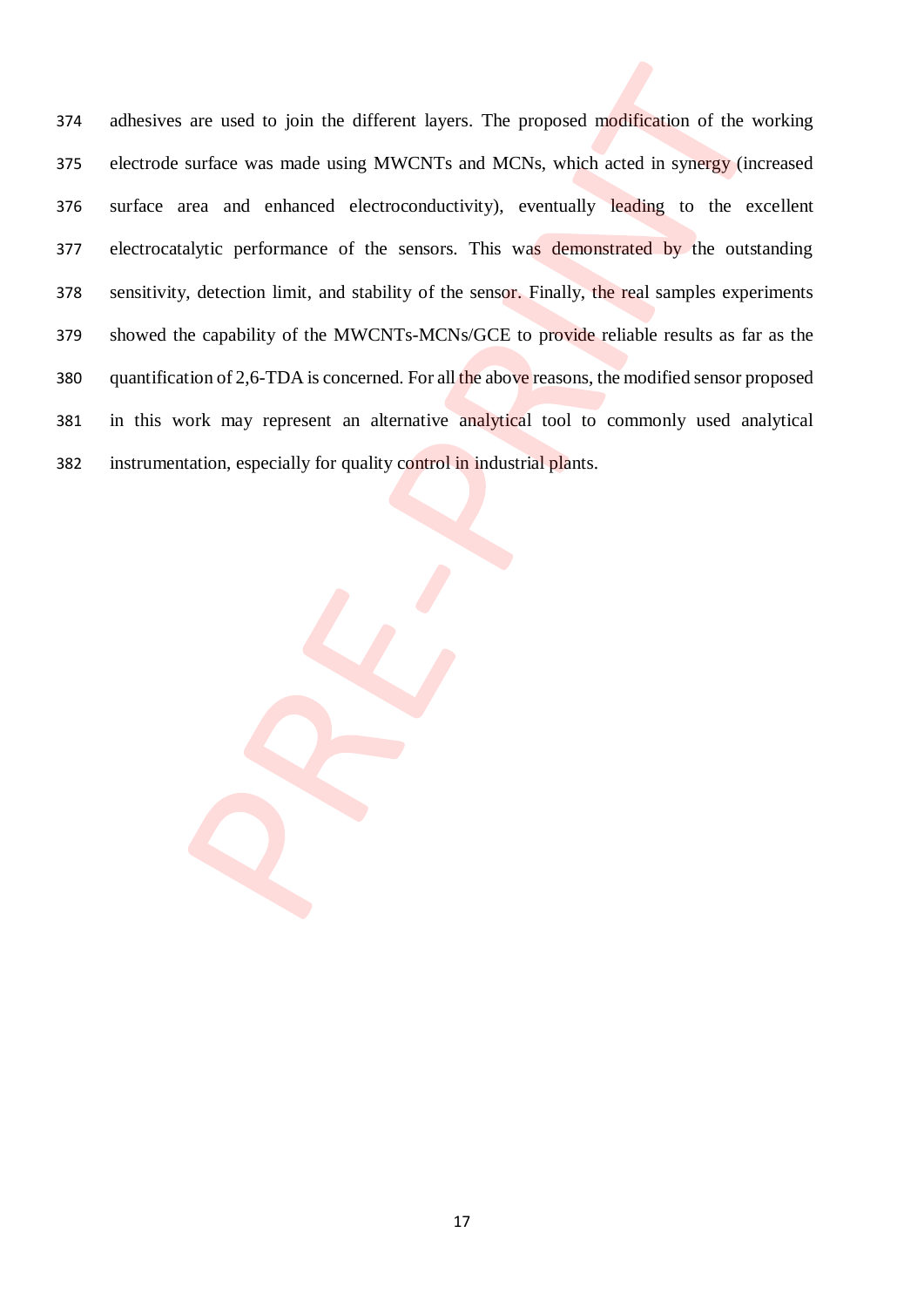#### **References**

- Aznar, M., Canellas, E., & Nerín, C. (2009). Quantitative determination of 22 primary aromatic
- amines by cation-exchange solid-phase extraction and liquid chromatography–mass spectrometry. *Journal of Chromatography A*, *1216*, 5176–5181. https://doi.org/10.1016/j.chroma.2009.04.096.
- Bard, A. J., & Faulkner, L. R. (2001). *Electrochemical Methods: Fundamentals and Applications* (2nd ed.). John Wiley & Sons, Inc.
- Brauer, B., & Funke, T. (1991). Determining primary aromatic-amines in migratory solutions.

*Deutsche Lebensmittel-Rundschau, 87*, 280–281.

- Brede, C., Skjevrak, I., & Herikstad, H. (2003). Determination of primary aromatic amines in water food simulant using solid-phase analytical derivatization followed by gas chromatography coupled with mass spectrometry. *Journal of Chromatography A*, *983*, 35–42. https://doi.org/10.1016/S0021-9673(02)01652-7.
- Brede, C., & Skjevrak, I. (2004). Migration of aniline from polyamide cooking utensils into food simulants. *Food additives and contaminants*, *21*, 1115–1124. https://doi.org/10.1080/02652030400019349.
- Cai, G., Ge, K., Ouyang, X., Hu, Y., & Li, G. (2020). Thin-layer chromatography combined with surface-enhanced Raman scattering for rapid detection of benzidine and 4-aminobiphenyl in migration from food contact materials based on gold nanoparticle doped metal-organic framework. *Journal of Separation Science, 43*, 2834–2841. [https://doi.org/10.1002/jssc.202000145.](https://doi.org/10.1002/jssc.202000145)
- Campanella, G., Ghaani, M., Quetti, G., & Farris, S. (2015). On the origin of primary aromatic amines in food packaging materials. *Trends in Food Science & Technology*, *46*, 137–143. https://doi.org/10.1016/j.tifs.2015.09.002.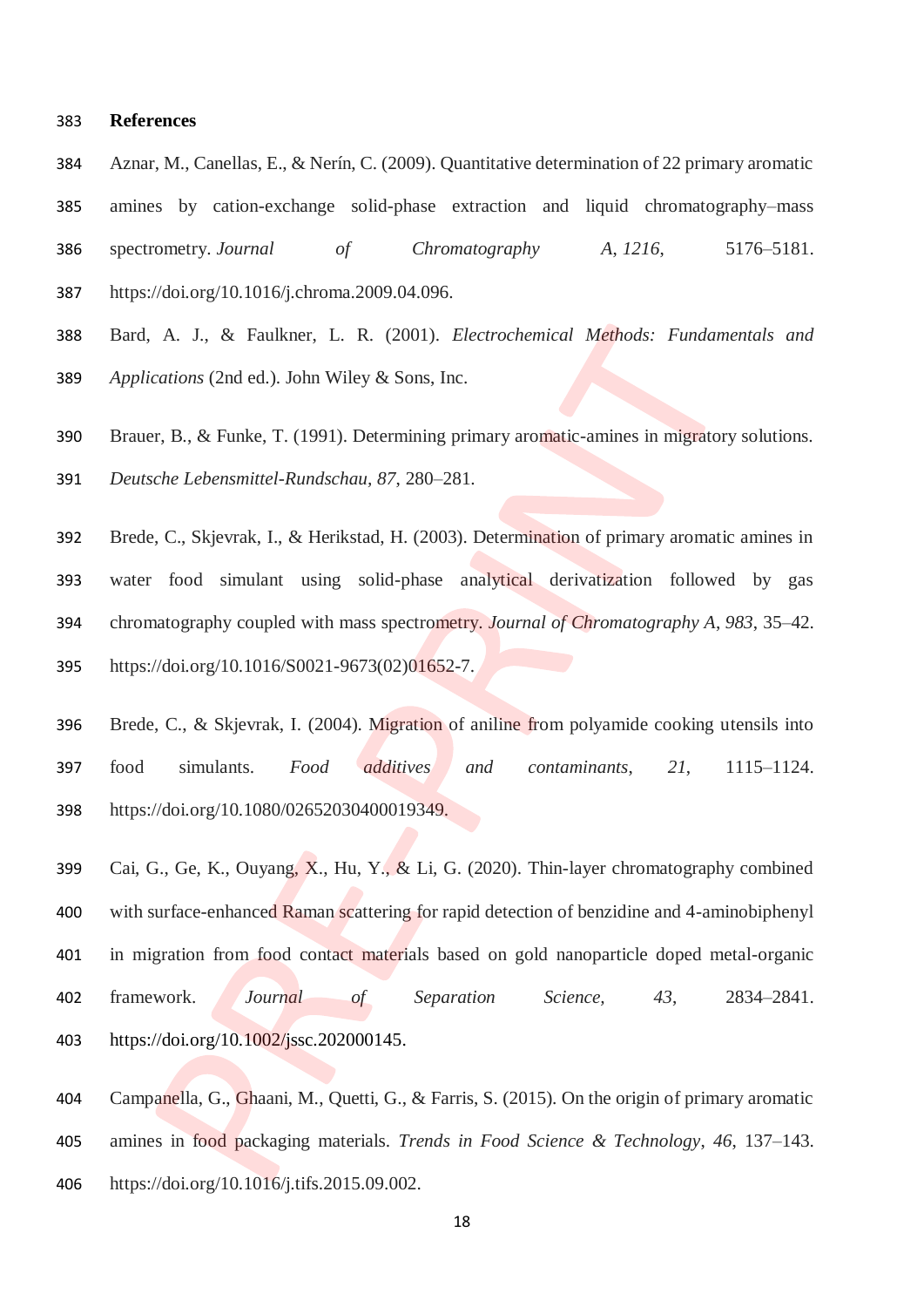- Chen, N., Chen, L., Cheng, Y., Zhao, K., Wu, X., & Xian, Y. (2015). Molecularly imprinted polymer grafted graphene for simultaneous electrochemical sensing of 4, 4-methylene diphenylamine and aniline by differential pulse voltammetry. *Talanta*, *132*, 155–161. https://doi.org/10.1016/j.talanta.2014.09.008.
- European Commission, Commission Regulation (EU), No. 10/2011 of 14 January, 2011, *Official Journal of the European Union, 54*, 1–89.
- Ghaani, M., Pucillo, F., Olsson, R. T., Scampicchio, M., & Farris, S. (2018). A 414 bionanocomposite-modified glassy carbon electrode for the determination of 4,4'-methylene diphenyl diamine. *Analytical methods*, *10*, 4122–4128. DOI: 10.1039/c8ay01376d.
- Ghaani, M., Rovera, C., Pucillo, F., Ghaani, M. R., Olsson, R. T., Scampicchio, M., & Farris, S. (2018). Determination of 2, 4-diaminotoluene by a bionanocomposite modified glassy carbon electrode. *Sensors and Actuators B: Chemical*, *277*, 477–483. https://doi.org/10.1016/j.snb.2018.09.053.
- Goulas, A. E., Riganakos, K. A., & Kontominas, M. G. (2003). Effect of ionizing radiation on physicochemical and mechanical properties of commercial multilayer coextruded flexible plastics packaging materials. *Radiation Physics and Chemistry*, *68*, 865–872. https://doi.org/10.1016/S0969-806X(03)00298-6.
- Hanssen, B. L., Siraj, S., & Wong, D. K. (2016). Recent strategies to minimise fouling in electrochemical detection systems. *Reviews in Analytical Chemistry*, *35*, 1–28. https://doi.org/10.1515/revac-2015-0008.
- Lambertini, F., Di Lallo, V., Catellani, D., Mattarozzi, M., Careri, M., & Suman, M. (2014). Reliable liquid chromatography‐mass spectrometry method for investigation of primary aromatic amines migration from food packaging and during industrial curing of multilayer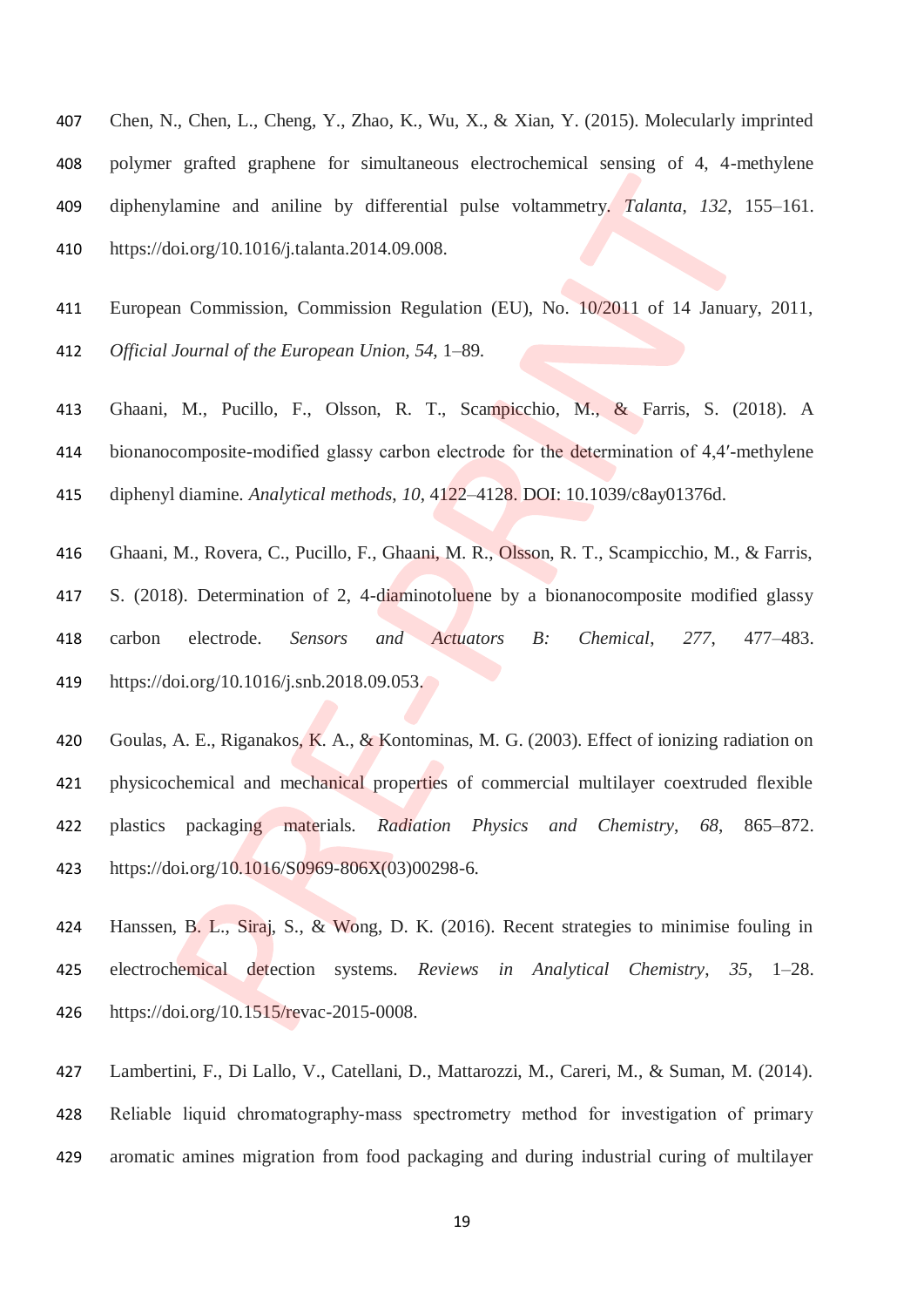plastic laminates. *Journal of Mass Spectrometry*, *49*, 870–877. https://doi.org/10.1002/jms.3436.

 Mattarozzi, M., Lambertini, F., Suman, M., & Careri, M. (2013). Liquid chromatography–full scan-high resolution mass spectrometry-based method towards the comprehensive analysis of migration of primary aromatic amines from food packaging. *Journal of Chromatography A*,

*1320*, 96–102. https://doi.org/10.1016/j.chroma.2013.10.063.

- Mortensen, S. K., Trier, X. T., Foverskov, A., & Petersen, J. H. (2005). Specific determination of 20 primary aromatic amines in aqueous food simulants by liquid chromatography electrospray ionization-tandem mass spectrometry. *Journal of Chromatography a*, *1091*, 40– 50. https://doi.org/10.1016/j.chroma.2005.07.026.
- Nasirizadeh, N., Shekari, Z., Zare, H, R., & Makarem, S. (2013). Electrocatalytic determination of dopamine in the presence of uric acid using an indenedione derivative and multiwall carbon nanotubes spiked in carbon paste electrode. *Materials Science and Engineering C*, *33*, 1491– 1497. http://dx.doi.org/10.1016/j.msec.2012.12.051.
- Nasirizadeh, N., Zare, H, R., Fakhari, A. R., Ahmar, H., Ahmadzadeh, M. R., & Naeimi, A. (2011). A study of the electrochemical behavior of an oxadiazole derivative electrodeposited 446 on multi-wall carbon nanotube-modified electrode and its application as a hydrazine sensor. *Journal of Solid State Electrochemistry*, *15*, 2683–2693. https://doi.org/10.1007/s10008-010- 1259-6.
- Pezo, D., Fedeli, M., Bosetti, O., & Nerín, C. (2012). Aromatic amines from polyurethane 450 adhesives in food packaging: The challenge of identification and pattern recognition using Quadrupole-Time of Flight-Mass SpectrometryE. *Analytica chimica acta*, *756*, 49–59. https://doi.org/10.1016/j.aca.2012.10.031.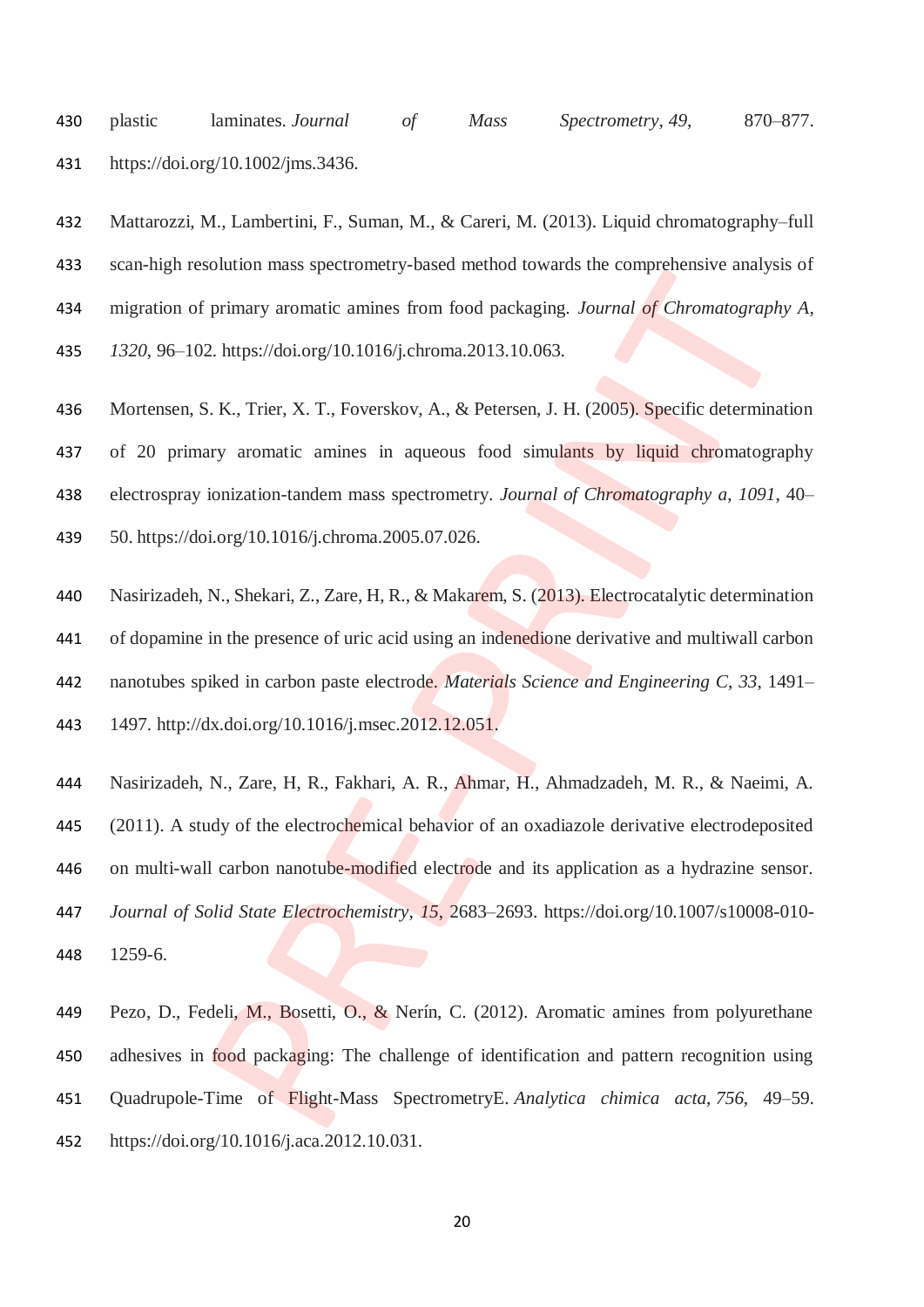- Rassaei, L., Marken, F., Sillanpää, M., Amiri, M., Cirtiu, C. M., & Sillanpää, M. (2011). Nanoparticles in electrochemical sensors for environmental monitoring. *TrAC Trends in Analytical Chemistry*, *30*, 1704–1715. https://doi.org/10.1016/j.trac.2011.05.009.
- Sanchis, Y., Coscollà, C., & Yusà, V. (2019). Comprehensive analysis of photoinitiators and 457 primary aromatic amines in food contact materials using liquid chromatography High- Resolution Mass Spectrometry. *Talanta 191*, 109–118. https://doi.org/10.1016/j.talanta.2018.08.047.
- Sendon, R., Bustos, J., Sánchez, J. J., Paseiro, P., & Cirugeda, M. E. (2010). Validation of a liquid chromatography–mass spectrometry method for determining the migration of primary aromatic amines from cooking utensils and its application to actual samples. *Food Additives and Contaminants*, *27*, 107–117. https://doi.org/10.1080/02652030903225781.
- Shrivastava, A., & Gupta, V. B. (2011). Methods for the determination of limit of detection and limit of quantitation of the analytical methods. *Chronicles of young scientists*, *2*, 21.
- Skoog, D. A., Holler, F. J., & Crouch, S. R. (2007). Principles of Instrumental Analysis. Thomson Brooks. *Cole, Canada*.
- Sun, D., & Zhang, H. (2006). Voltammetric determination of 6-benzylaminopurine (6-BAP) using an acetylene black-dihexadecyl hydrogen phosphate composite film coated glassy carbon electrode. *Analytica Chimica Acta, 557*, 64-69. https://doi.org/10.1016/j.aca.2005.10.002
- Ubeda, S., Aznar, M., Rosenmai, K., Vinggaard, A. M., & Nerín, C. (2020). Migration studies
- and toxicity evaluation of cyclic polyesters oligomers from food packaging adhesives. *Food*
- *Chemistry, 311*, 125918–125928. [https://doi.org/10.1016/j.foodchem.2019.125918.](https://doi.org/10.1016/j.foodchem.2019.125918)
- Vineis, P., & Pirastu, R. (1997). Aromatic amines and cancer. *Cancer Causes & Control*, *8*,
- 346–355. https://doi.org/10.1023/A:1018453104303.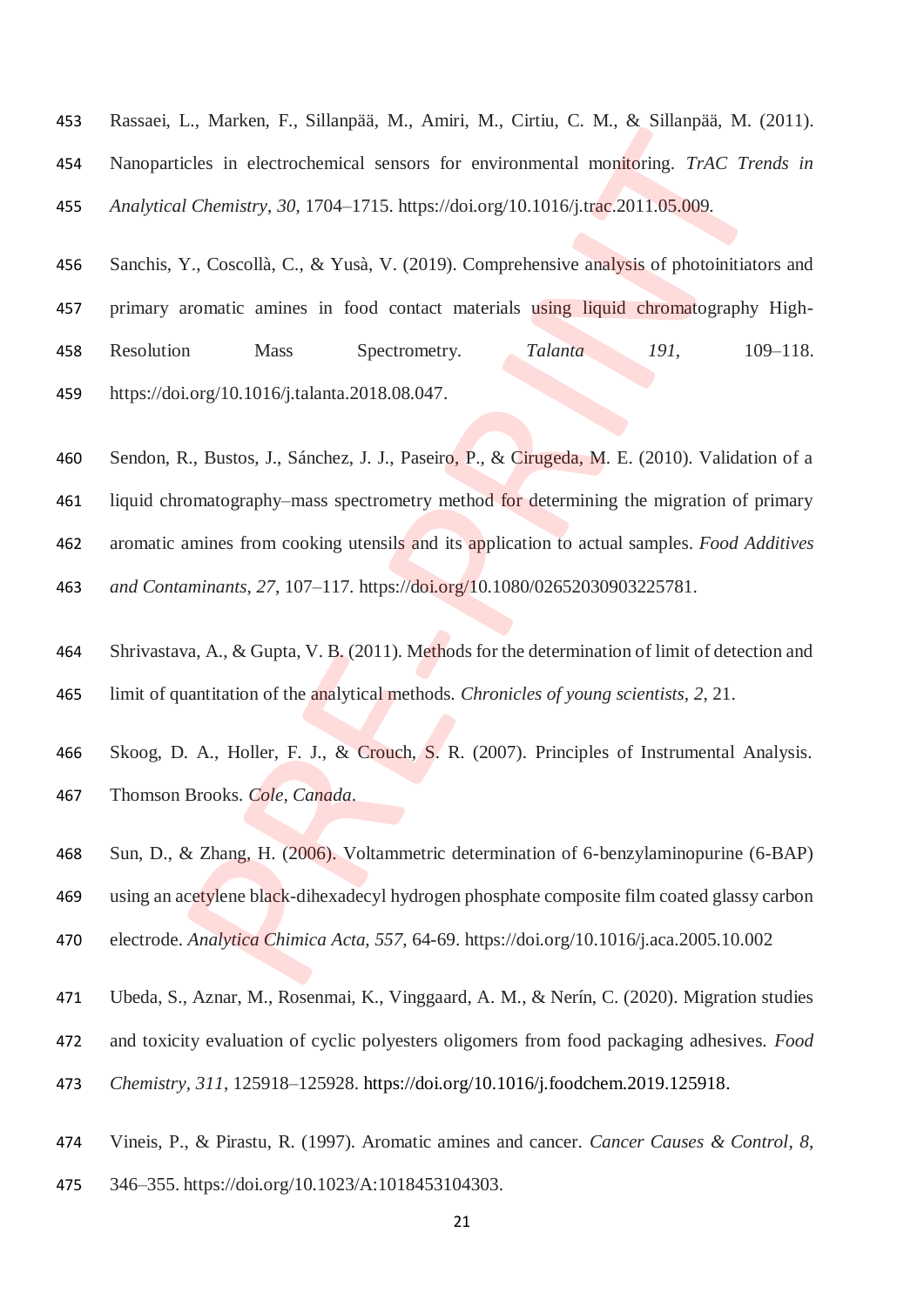- Viswanathan, S., & Radecki, J. (2008). Nanomaterials in electrochemical biosensors for food
- analysis-a review. *Polish journal of food and nutrition sciences*, *58*, 157–164.
- Wang, H.-B., Zhang, H.-D., Xu, L.-L., Gan, T., Huang, K.-J. & Liu, Y.-M. (2014). Electrochemical biosensor for simultaneous determination of guanine and adenine based on dopamine-melanin colloidalnanospheres–graphene composites. *J Solid State Electrochem.*, *18*, 2435–2442. https://doi.org/10.1007/s10008-014-2494-z.
- Wang, H.-B., Zhang, H. -D., Zhang, Y.-H., Chen, H., Xu, L.-L., Huang, K.-J. & Liu, Y.-M. (2015). Tungsten Disulfide Nano-Flowers/Silver Nanoparticles Composites Based Electrochemical Sensor for Theophylline Determination. *J. Electrochem. Soc.*, *162*, 173–179. https://doi.org/10.1149/2.0941507jes.
- Yan, J. W., Hu, C., Tong, L. H., Lei, Z. X., & Lin, Q.-B. (2020). Migration test and safety assessment of polyurethane adhesives used for food-contact laminated films. *Food Packaging and Shelf Life, 23*, 100449–100456. [https://doi.org/10.1016/j.fpsl.2019.100449.](https://doi.org/10.1016/j.fpsl.2019.100449)
- Zare, H. R., Nasirizadeh, N., & Mazloum Ardakani, M. (2005). Electrochemical properties of a tetrabromo-p-benzoquinone modified carbon paste electrode. Application to the simultaneous determination of ascorbic acid, dopamine and uric acid. *Journal of Electroanalytical Chemistry*, *577*, 25–33. https://doi.org/10.1016/j.jelechem.2004.11.010.Zhang, H., Xing, Z., Pan, M., Wang, H.-B. & Liu, Y.-M. (2020). Highly Sensitive and Selective Electrochemical Determination of 4-Aminophenol Based on Flower-Like Ag-Au Nanocomposites Modified Glassy Carbon Electrode. *J. Electrochem. Soc.*, *167*, 126504–126511. https://doi.org/10.1149/1945-7111/abae91.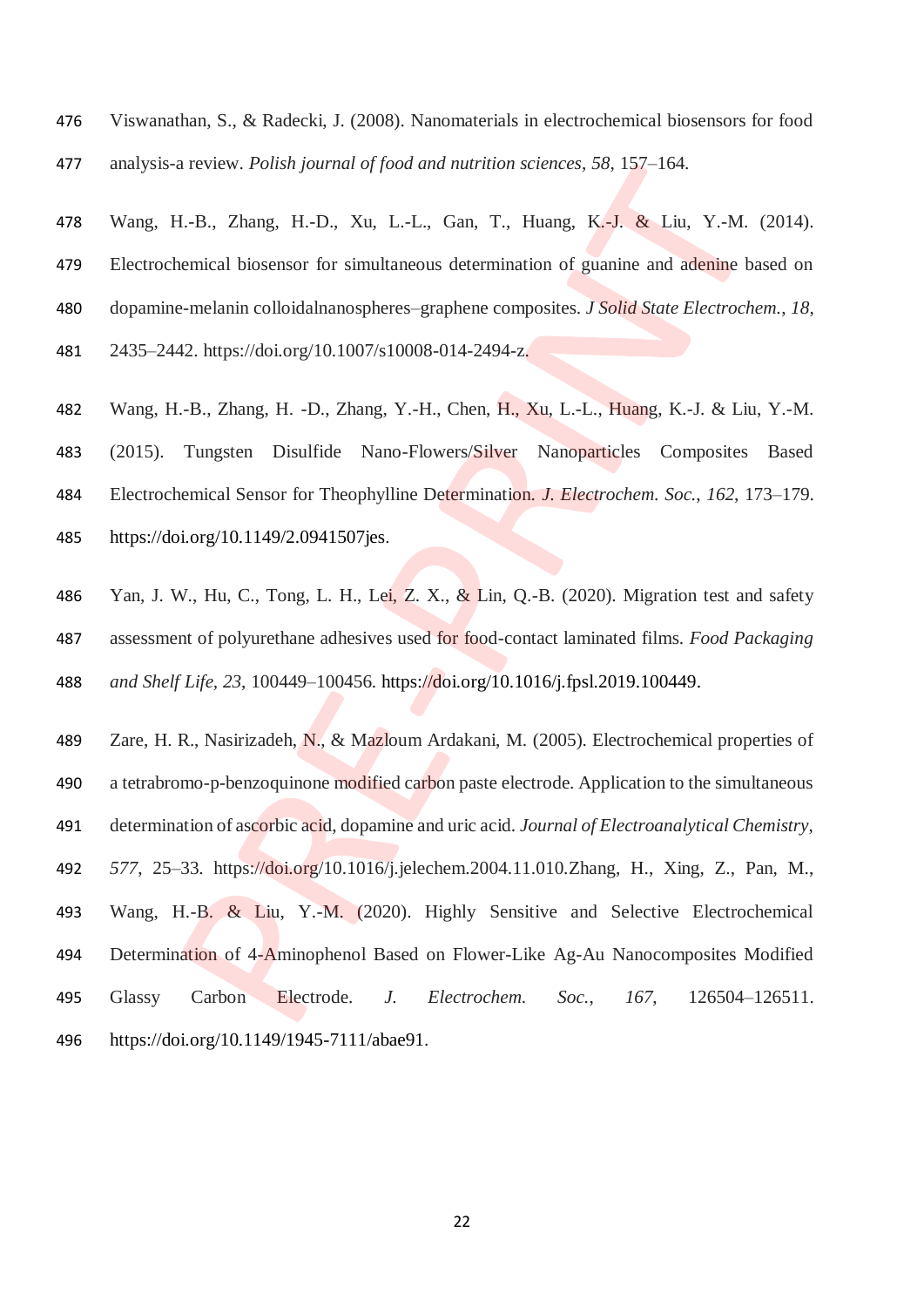## **Captions to Illustrations**

**Fig. 1.** FE-SEM surface images of (a) MWCNTs/GCE, (b) MCNs/GCE, and (c) MWCNTs-MCNs/GCE. The inset of panel (c) is a magnification of an individual MWCNT pointing from the modified electrode surface.

Fig. 2. Cyclic voltammograms in B-R buffer (pH 7.0) at a 50 mV/s scan rate of (from downright to up-left direction) (a) bare GCE, (b) MCNs/GCE, (c) MWCNTs/GCE, and (d) MWCNTs-MCNs/GCE in the presence of 500 μM TDA.

**Fig. 3.** Effect of pH (solution containing 500 µM of 2,6-diaminotoluene in 0.1 M Britton-Robinson buffer) on the anodic peak potential (*E*) and current (*I*) of the MWCNTs-MCNs/GC electrode.

**Fig. 4.** Cyclic voltammograms of MWCNTs-MCNs/GCE in phosphate buffer (pH 7.0) containing 500 $\mu$ M 2,6-TDA at different scan rates (5-35 mVs<sup>-1</sup>). The electrocatalytic peak current  $(I_p)$  variation as a function of the square root of sweep rate is shown in the inset.

**Fig. 5.** Experimental data (empty circles) and linear regression of anodic peak potential (*E*pa) versus natural logarithm of the scan rate  $[\ln(v)]$  (50-400 mVs<sup>-1</sup>).

**Fig. 6.** Chronoamperograms obtained for the MWCNTs-MCNs/GCE in PBS (pH 7.0) at different concentrations of 2,6-TDA (0.04-5 mM). Insets: (a) plots of *I* vs.  $t^{-1/2}$  obtained from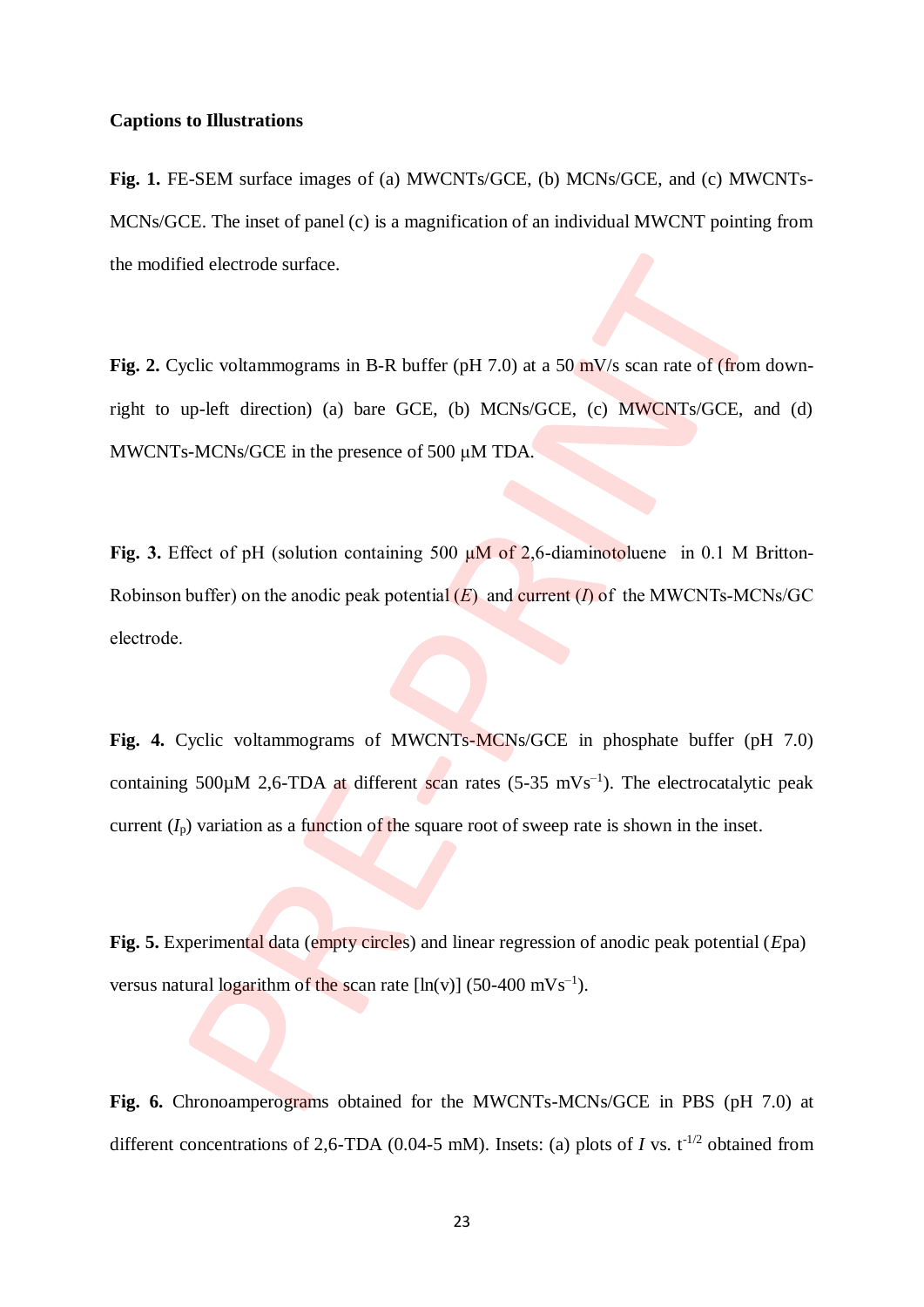the chronoamperograms (2,6-TDA concentration: 0.04-5 mM); (b) plot of the slope of the straight lines against different 2,6-TDA concentrations.

**Fig. 7.** Amperometric response at the rotating MWCNTs-MCNs/GCE at 480 mV in 25 mL phosphate buffer (pH 7) (0.53-2326.60 μM). The variation of the amperometric current against the 2,6-TDA concentration is shown in insets (a)  $(0.53-11.37 \mu M)$ , (b)  $(11.37-229.36 \mu M)$  (c)  $(229.36-2326.60 \mu M)$ . Inset (d) shows the stability of the response of the MWCNTs-MCNs/GCE for 1280 s (2,6-TDA concentration 550  $\mu$ M).

**Fig. 8.** Amperometric trace displaying the current response of the MWCNTs-MCNs/GC electrode after the sequaential addition of the PAAs 2,6-TDA, 4,4'-MDA, aniline and the two additives Irganox<sup>®</sup> 1010 and Irgafos<sup>®</sup> 168.